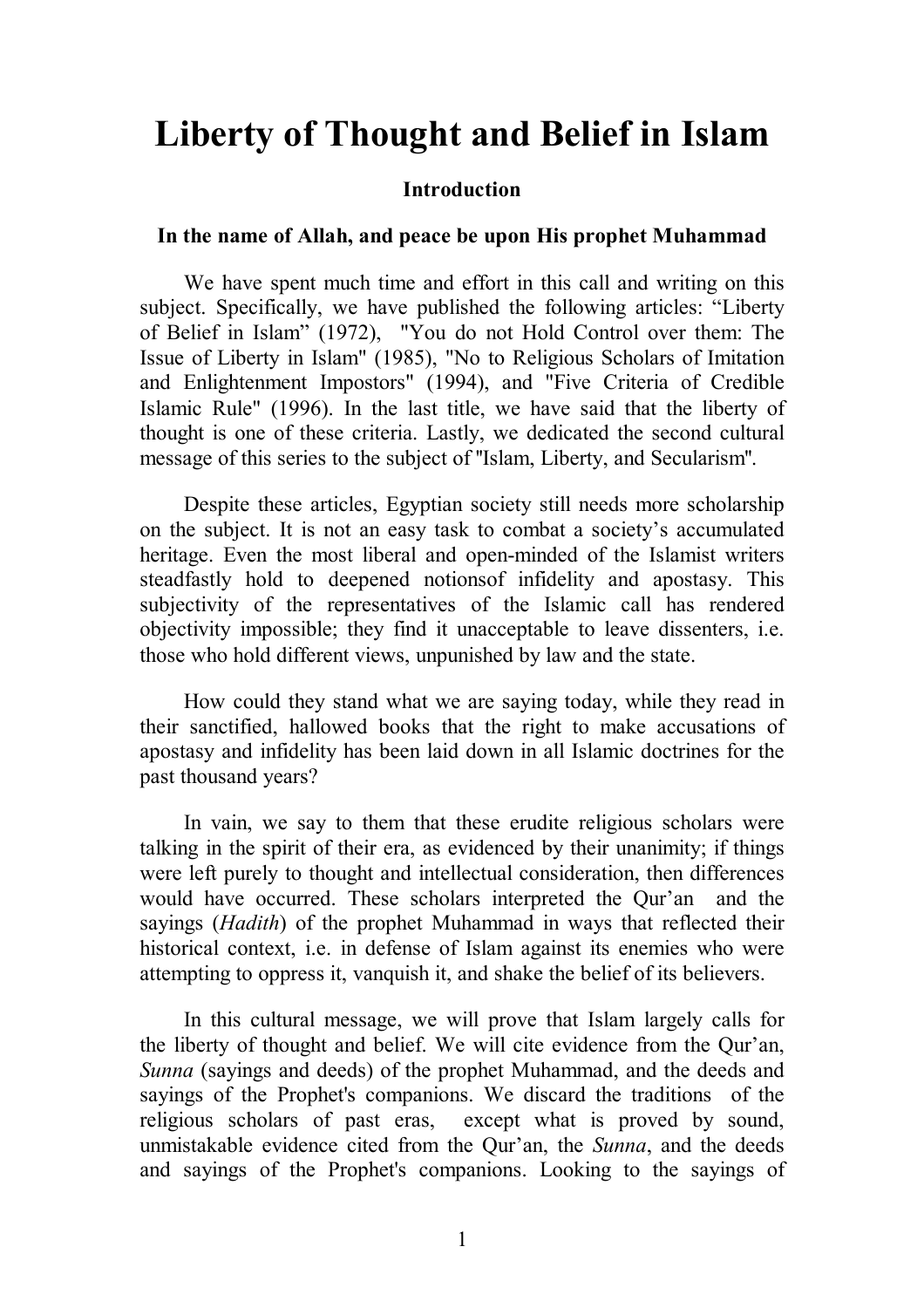previous generations of religious scholars for sound judgment is like replacing the better by the worse; as the Holy Qur'an says "*And when it is said unto them: Follow that which God has revealed, they say: We follow that wherein we found our fathers. What! Even though their fathers were wholly unintelligent and had no guidance?*"(2:170)

Our mission is to avoid blindly following our ancestors' doctrines and the abandonment of the Holy Qur'an, as it says, "*Lo! mine own fold make this Qur'an of no account.*"(25:30)

# *Gamal Al-Banna*

Cairo (1418 A.H.-1998 A.D.)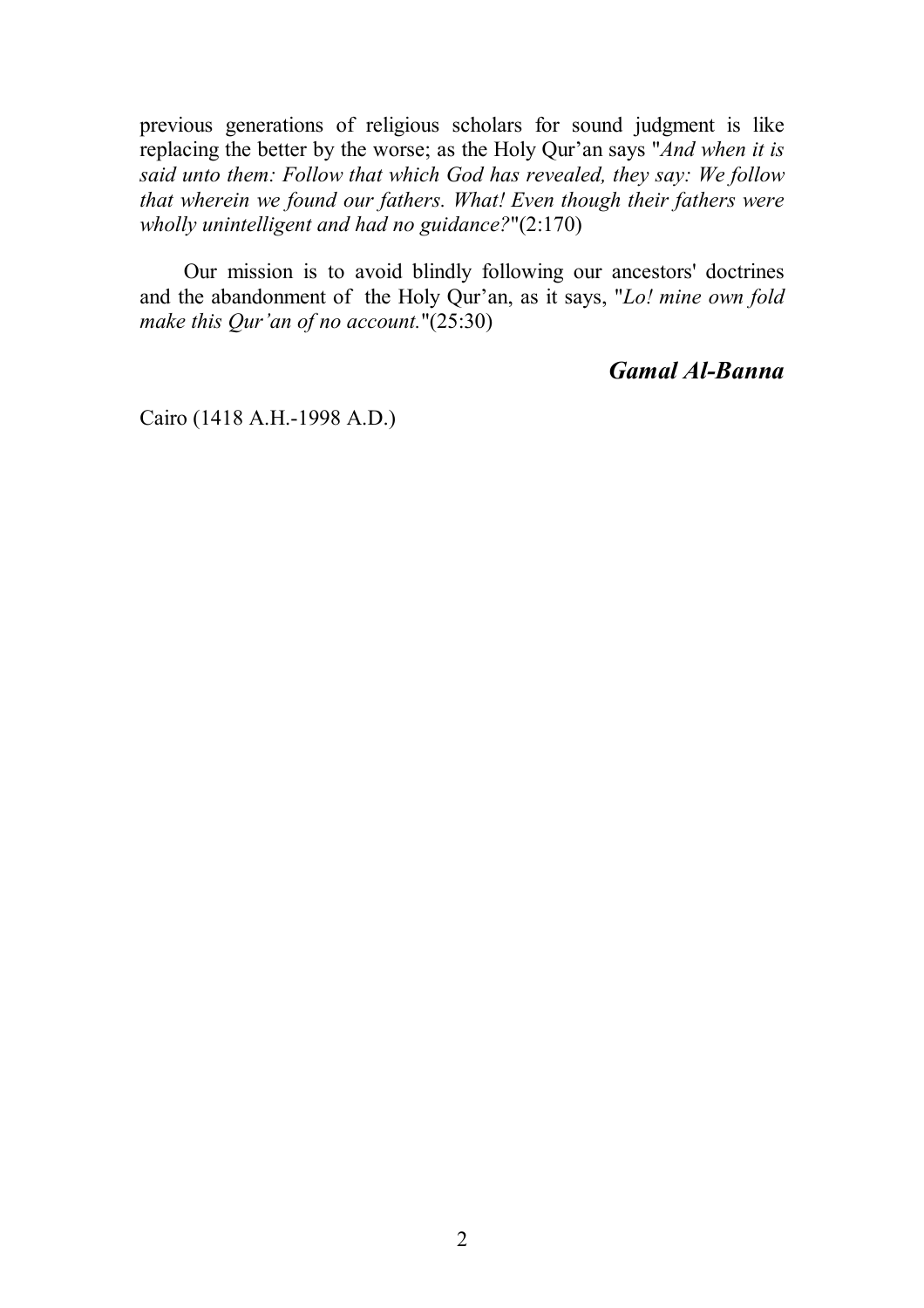### **Evidence of Liberty of Thought and Belief, cited from the Qur'an**

The Holy Qur'an includes a number of verses that speak frankly about the liberty of thought and belief, and the issue of belief vis-a-vis disbelief. We cannot possibly cite all of these verses here, but we will present some of them, specifically those which deal with the following issues:

(A) Belief and disbelief are personal matters; they are not the business of the ruling regime. Accordingly, There should not be compulsion or coercion in religion by any authority.

(B) Prophets are just messengers who carried the divine revelation to humankind; they had no authority to coerce people to believe in God.

(C) Guidance is from God, and it is done according to His will. Therefore, prophets are not solely responsible for guiding people to the righteous path.

(D) Plurality and differences among people occur due to God's will, and He will judge people's differences on Doomsday. Islam recognizes the previous divine beliefs.

(E) There is no worldly punishment for the charge of apostasy.

### **The following are some of the Qur'anic verses that support the above statements:**

### **(A) Belief and disbelief are personal matters, without compulsion or coercion:**

- ''*There is no compulsion in religion. The right direction is henceforth distinct from error. And he who rejecteth false deities and believeth in Allah hath grasped a firm hand hold which will never break. Allah is Hearer, Knower.* "(2:256)
- "*Say: 'O mankind! Now hath the truth from your Lord come unto you. So whosoever is guided, is guided only for (the good of) his soul, and whosoever erreth, erreth only against it. And I am not a warder over you.*"(10:108)
- ''*Whosoever goeth right, it is only for (the good of) his own soul that he goeth right, and whosoever erreth, erreth only to its hurt. No laden soul*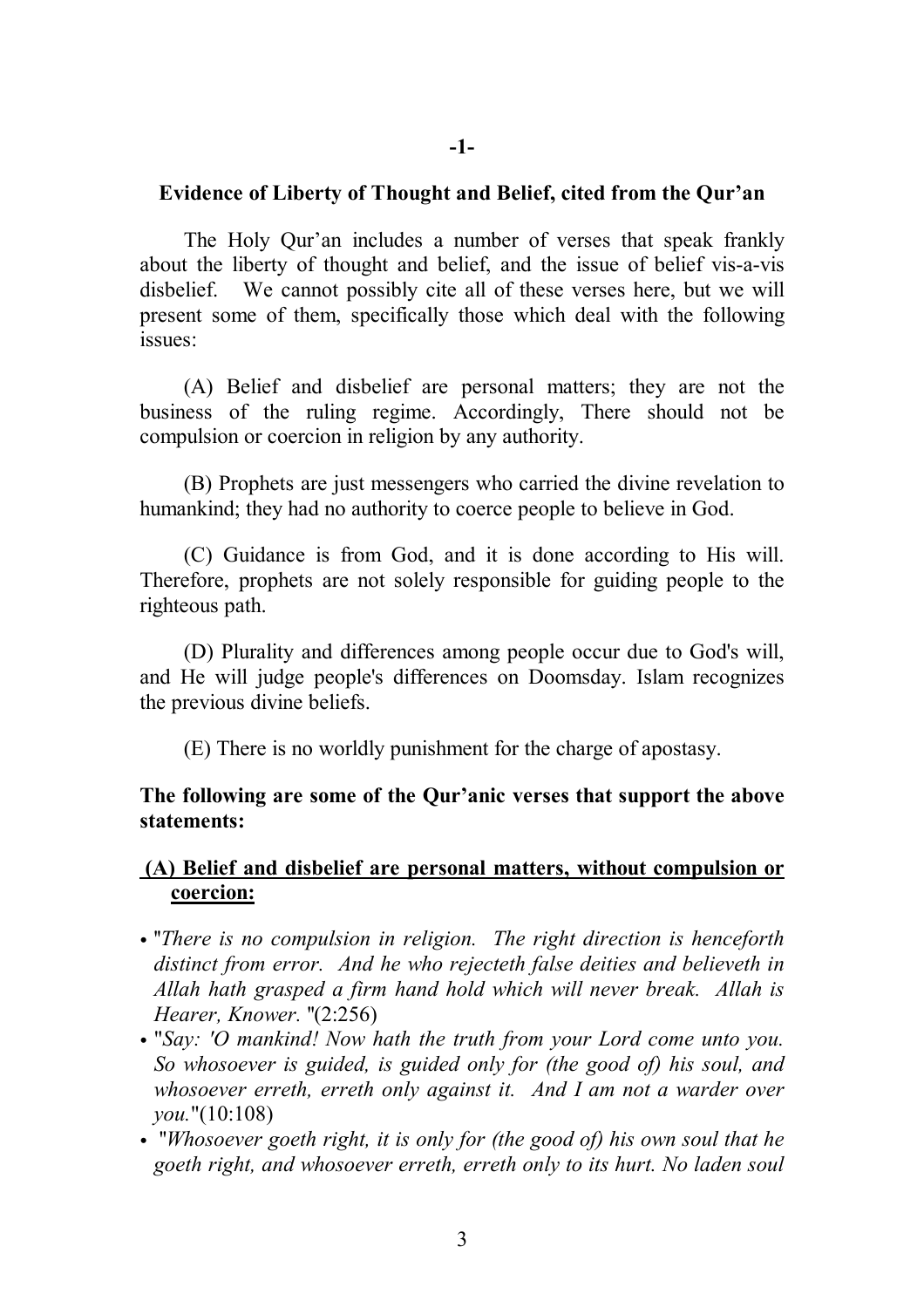*can bear another's load. We never punish until We have sent a messenger*'' (17:15)

- ''*Say: (It is) the truth from the Lord of you (all). Then whosoever will, let him believe, and whosoever will, let him disbelieve. Lo! We have prepared for disbelievers Fire. Its tent encloseth them. If they ask for showers, they will be showered with water like to molten lead which burneth the faces. Calamitous the drink and ill the resting place.*''(18:29)
- "*Say O Muhammad: 'I have been bidden to worship the Sustainer of this City- Him who has made it sacred, and unto whom all things belong, and I have been bidden to be of those who surrender themselves to Him, and to convey this Qur'an to the world. Whoever, therefore, chooses to follow the right path, follows it but for his own good, and if any wills to go astray say unto him: 'I am only a warner!' And say: 'All praise is due to God! In time, He will make you see the truth of His messages and then you shall know them for what they are. And thy Sustainer is not unmindful of whatever you all may do*" (27:91-93)
- "*He who has denied the truth will have to bear the burden of his denial, whereas all who did what is right and just will have made goodly provision for themselves."* (30:44)
- *"He who made you inherit the earth, hence he who is bent on denying the truth, this denial of his will fall back upon him: for their persistent denial of this Truth does but add to the deniers' loathsomeness in their Sustainer's sight and thus, their denial of this truth does but add to the deniers' loss*"(35:39)
- "*Behold, from on high have we bestowed upon thee this divine writ, setting forth the truth for the benefit of all mankind. And whoever chooses to be guided thereby does so for his own good, and whoever chooses to go astray, goes but astray to his own hurt, and thou hast no power to determine their fate."*(39:41)

## **(B) Prophets are just messengers who carried the divine revelation to humanity; they had no authority to coerce people to believe in God:**

- "*No more is the apostle bound to do than deliver the message entrusted to him and God knows all that you do openly and all that you would conceal."* (5:99)
- "*Say O prophet: 'It is not within my power to bring benefit to or avert harm from myself, except as God may please, and if I knew that which is beyond the reach of human perception, abundant good fortune would surely have fallen to my lot, and no evil would ever have touched me. I*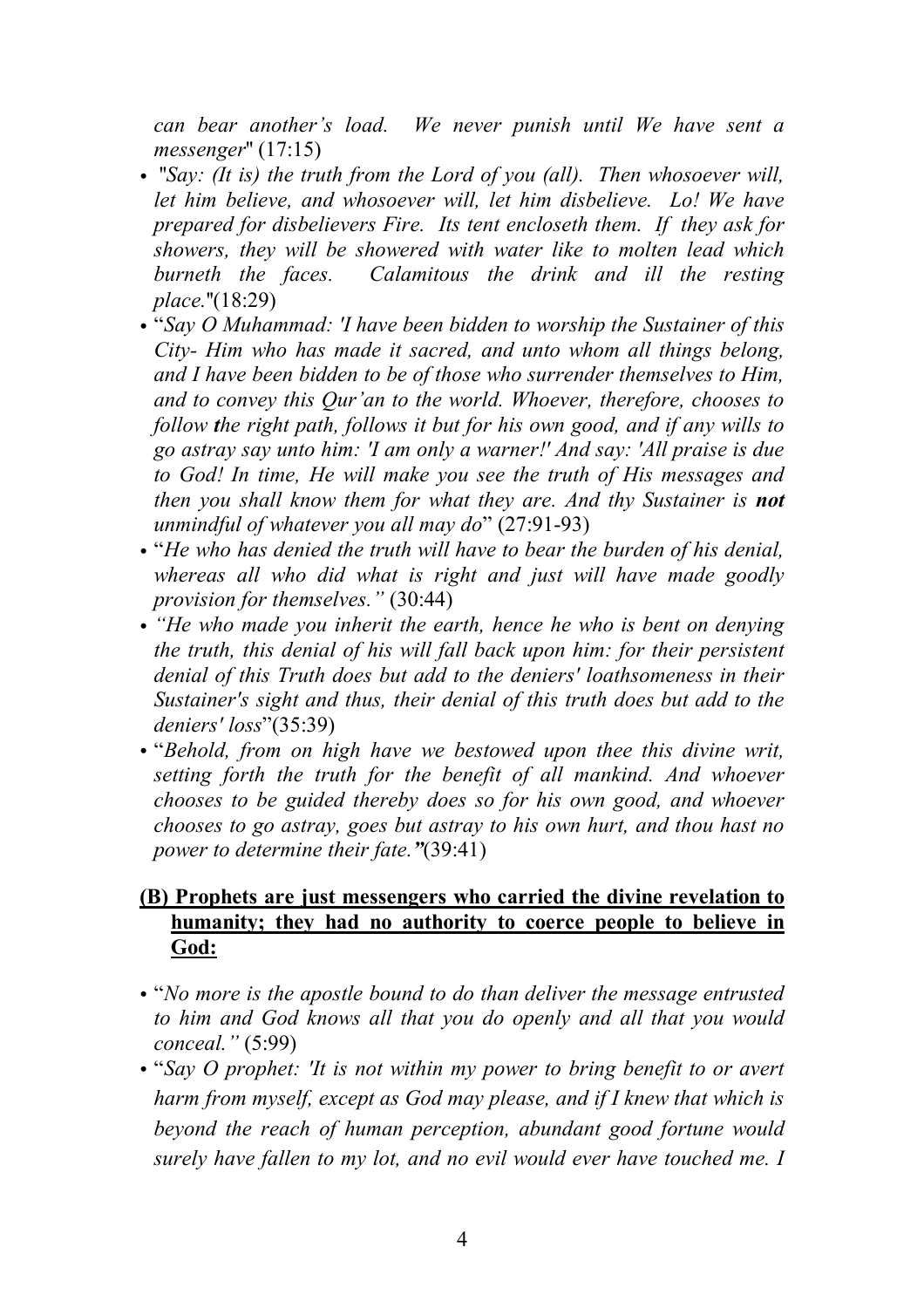*am nothing but a warner, and a herald of glad tidings unto people who will believe'* "(7:188)

- "*And so, O prophet, if they give thee the lie, say: 'to me shall be accounted my doings, and to you, your doings: you are not accountable for what I am doing, and I am not accountable for whatever you do."*  (10:41)
- "*Is it conceivable, O prophet, that thou couldst omit any part of what is being revealed unto thee, because the deniers of truth dislike it, and because thy heart is distressed at their saying ''Why has not a treasure been bestowed upon him from on high? Or why has not an angel come visibly with him? Thou art only a warner, whereas God has everything in his care."*(11:12)
- *But whether We let thee see in thy lifetime, O prophet, the fulfillment of dome of what We have promised them, or whether We cause thee to die before this fulfillment- thy duty is no more than to deliver the message, and the Reckoning is Ours*''(13:40)
- -"*Hence, proclaim openly all that thou hast been bidden to say and leave alone all those who ascribe divinity to aught beside God*"(15:94)
- "*But if they turn away from thee, O prophet, remember that thy only duty is a clear delivery of the message entrusted to thee*." (16:82)
- "*Yet, We have sent thee, O prophet, only as a herald of glad tidings and a warner, say: 'for this, no reward do I ask of you other than that he who so wills may unto his Sustainer find a way!' Hence, place thy trust in the Living One who dies not, and extol His limitless glory and praise, for none is as aware of His Creatures' sins as He*." (25:56-58)
- "*Fully aware are We of what they who deny resurrection do say; and thou canst by no means force them to believe in it, yet none the less remind through the Qur'an all such as may fear My warnings*"(50:45)
- "*Thus it is: never yet came any apostle to those who lived before their times but they said 'a spellbinder or a mad man!' Have they perchance handed down this way of thinking as a legacy unto one another? Nay, they are people filled with overweening arrogance! Turn, then, away from them, and thou shalt in cur no blame, yet go on reminding all who would listen, for verily such a reminder will profit the believers*"(51:52- 55)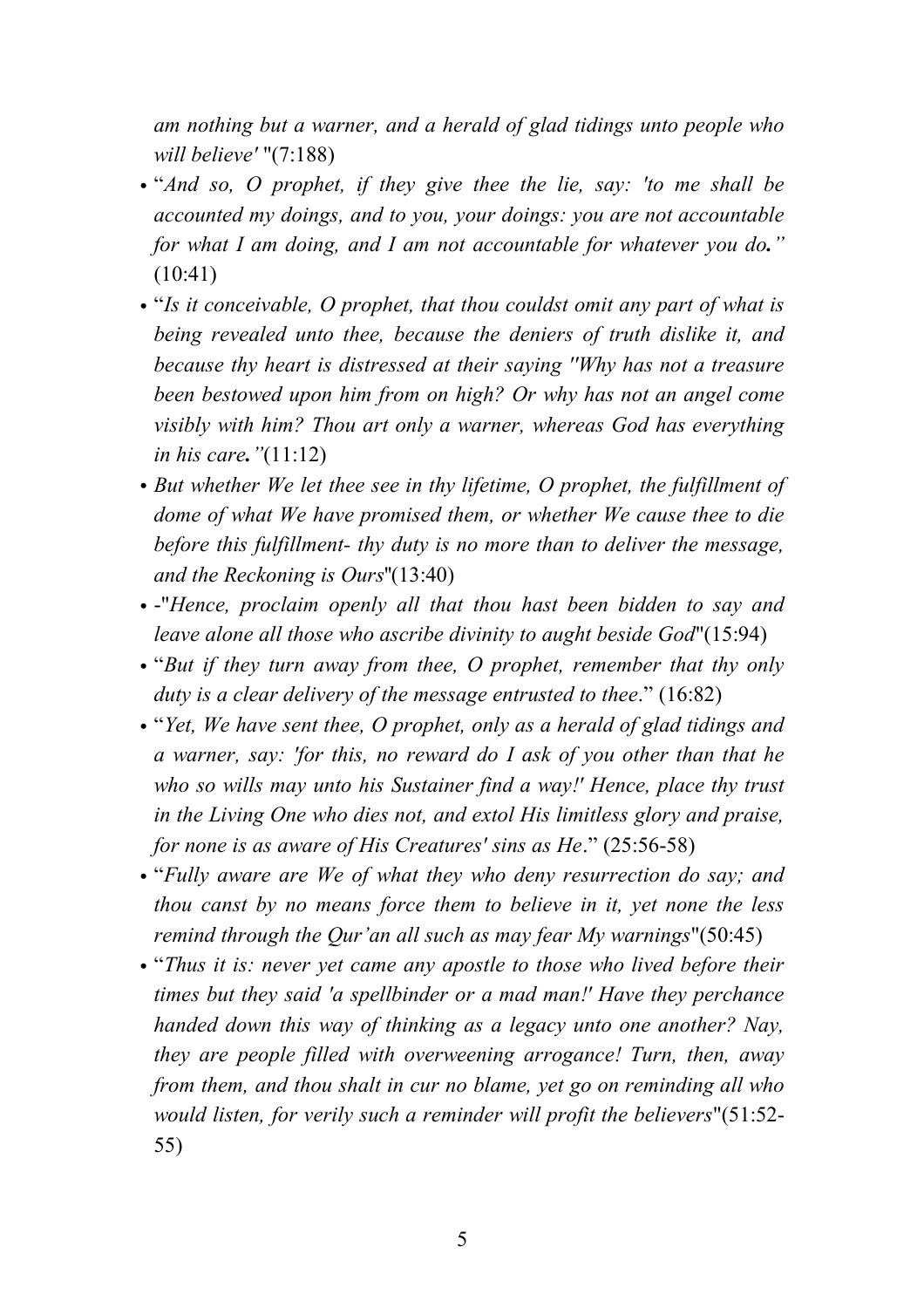- "*Now as for those who take aught beside Him for their protectors-God watches them, and thou art not responsible for their conduct."* (42:6)
- "*Now as for him who believes himself to be self sufficient, to him didst thou give thy whole attention, although thou art not accountable for his failure to attain purity*."(80:5-7)
- "*And so, O prophet, exhort them: thy task is only to exhort, thou canst compel them to believe*." (88:21-22)

## **(C) Guidance is from God, and it is done according to His will:**

- *"It is not for thee, O prophet, to make people follow the right path, since it is God alone who guides whom He wills* "(2:272)
- "*How then could you be of two minds about the hypocrites, seeing that God has disowned them because of their guilt? Do you perchance seek to guide those whom God lets go astray - when for him whom God lets go astray thou canst never find any way?*" (4:88)
- "*And had thy Sustainer so willed, all those who live on earth would surely have attained to faith: all of them: dost thou, then, think that thou couldst compel people to believe, notwithstanding that no human being can ever attain to faith otherwise than by God's leave, and that He who*  lays the loathsome evil of disbelief upon those who will not use their *reason?*" (10:99-100)
- "*Verily, thou canst guide aright everyone whom thou lovest: but it is God who guides him that wills to be guided, and he is fully aware of all who would let themselves be guided*." (28:56)
- *Is then he to whom the evil of his own doings is so alluring that in the end he regards it as good? For verily, God lets go astray him that wills to be guided, hence do not waste thyself in sorrowing over them: verily God has full knowledge of all that they do!*" (35:8)

### **(D) Plurality and differences among people occur due to God's will, and He will judge people's differences on Doomsday:**

• *Verily, those who have attained to faith in this divine writ as well as those who follow the Jewish faith, the Christians, and the Sabians- all who believe in God and the last day and do righteous deeds- shall have their reward with their Sustainer, and no fear need they have, and neither shall they grieve*." (2:62)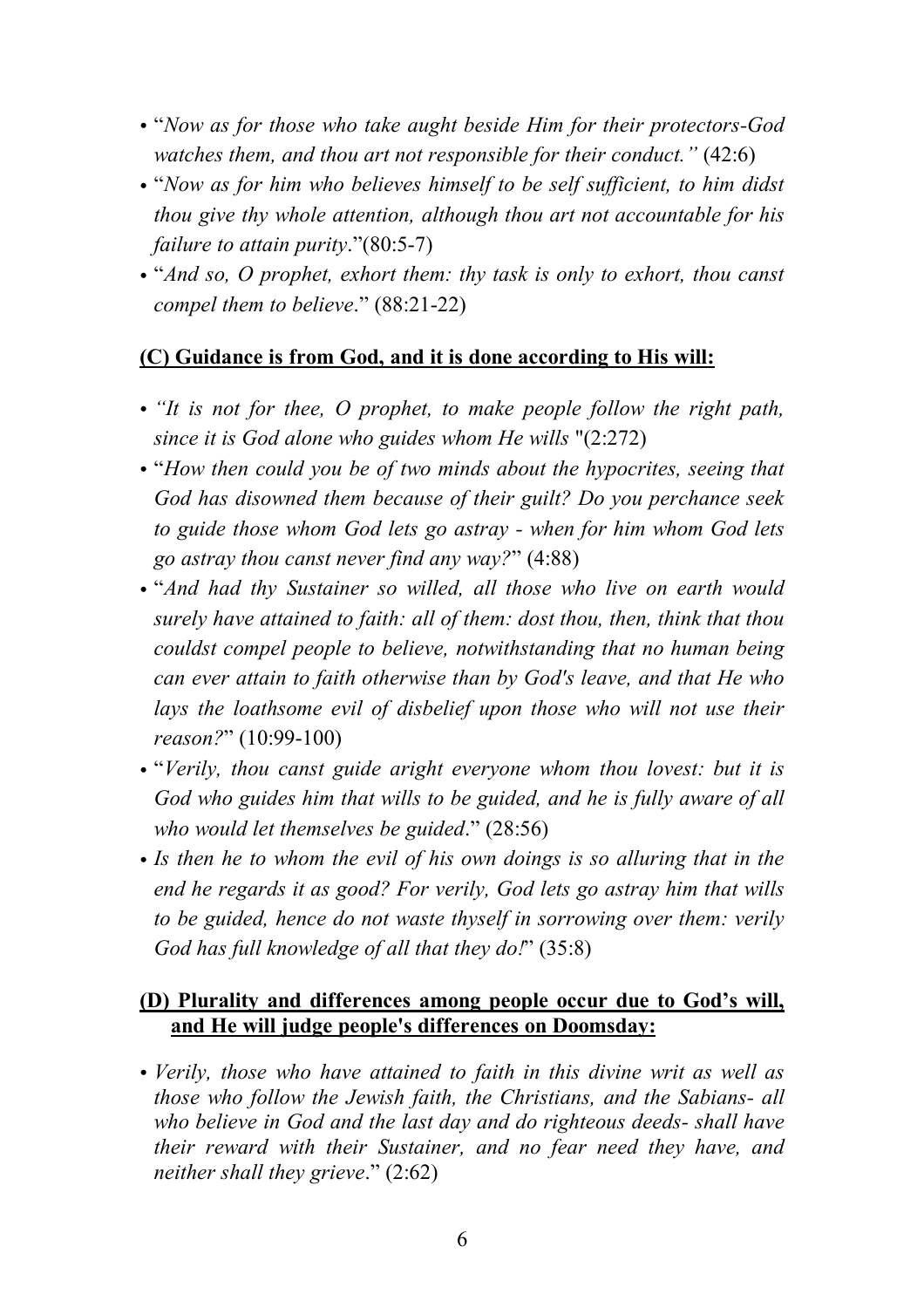- "*Furthermore, the Jews assert 'the Christians have no valid ground for their beliefs ', while the Christians assert 'the Jews have no valid ground for their belief ' – and both quote the divine writ! Even thus, like unto what they say, have always spoken those who were devoid of knowledge, but it is God who will judge between them on Resurrection Day with regard to all on which they were wont to differ."* (2:113)
- "*Say: we believe in God, and in that which has been bestowed from on high upon us, and that which has been bestowed upon Abraham, Ishmael, Isaac, and Jacob, and their descendants, and that which has been vouchsafed to Moses and Jesus, and that which has been vouchsafed to all the other prophets by their Sustainer: we make no distinction between any of them, and it is unto Him that we surrender ourselves. And if others come to believe in the way you believe, they will indeed find themselves on the right path, and if they turn away, it is but they who will be deeply in the wrong, and God will protect thee from them: for He alone is all-hearing, all-knowing."* (2:136-137)
- "*For every community faces a direction of its own, of which He is the focal point. Vie, therefore, with one another in doing good works. Wherever you may be, God will gather you all unto Himself, for verily, God has the power to will anything*"(2:148)
- *Say: we believe in God, and in that which has been bestowed from on high upon us, and in that which has been bestowed upon Abraham, Ishmael, Isaac, and Jacob, and their descendants, and that which has been vouchsafed to Moses and Jesus, and that which has been vouchsafed to all the other prophets by their Sustainer: we make no distinction between any of them, and it is unto Him that we surrender ourselves."* (3:84)
- "A*nd had thy Sustainer so willed, He could surely have made all mankind one single community, but He willed otherwise, and so they continue to hold divergent views. All of them save those upon whom thy Sustainer has bestowed His grace. And to this end has He created them all. But as for those who refuse to avail themselves of divine guidance, that word of thy Sustainer shall be fulfilled: most certainly will I fill hell with invisible beings as well as humans, all together!*" (11:118-119)
- "*Convey into others whatever of this divine writ has been revealed unto thee, and be constant in prayer, for ,behold, prayer restrains man from loathsome deeds and from all that runs counter to reason, and remembrance of God is indeed the greatest good, and God knows all that you do. And do not argue with the followers of earlier revelations otherwise than in a most kindly manner- unless it be such of them as are bent on evildoing. And say ''we believe in that which has been bestowed from on high upon us: for our God and your God is one and the same, and it is unto him that we surrender ourselves.'"*(29:45-46)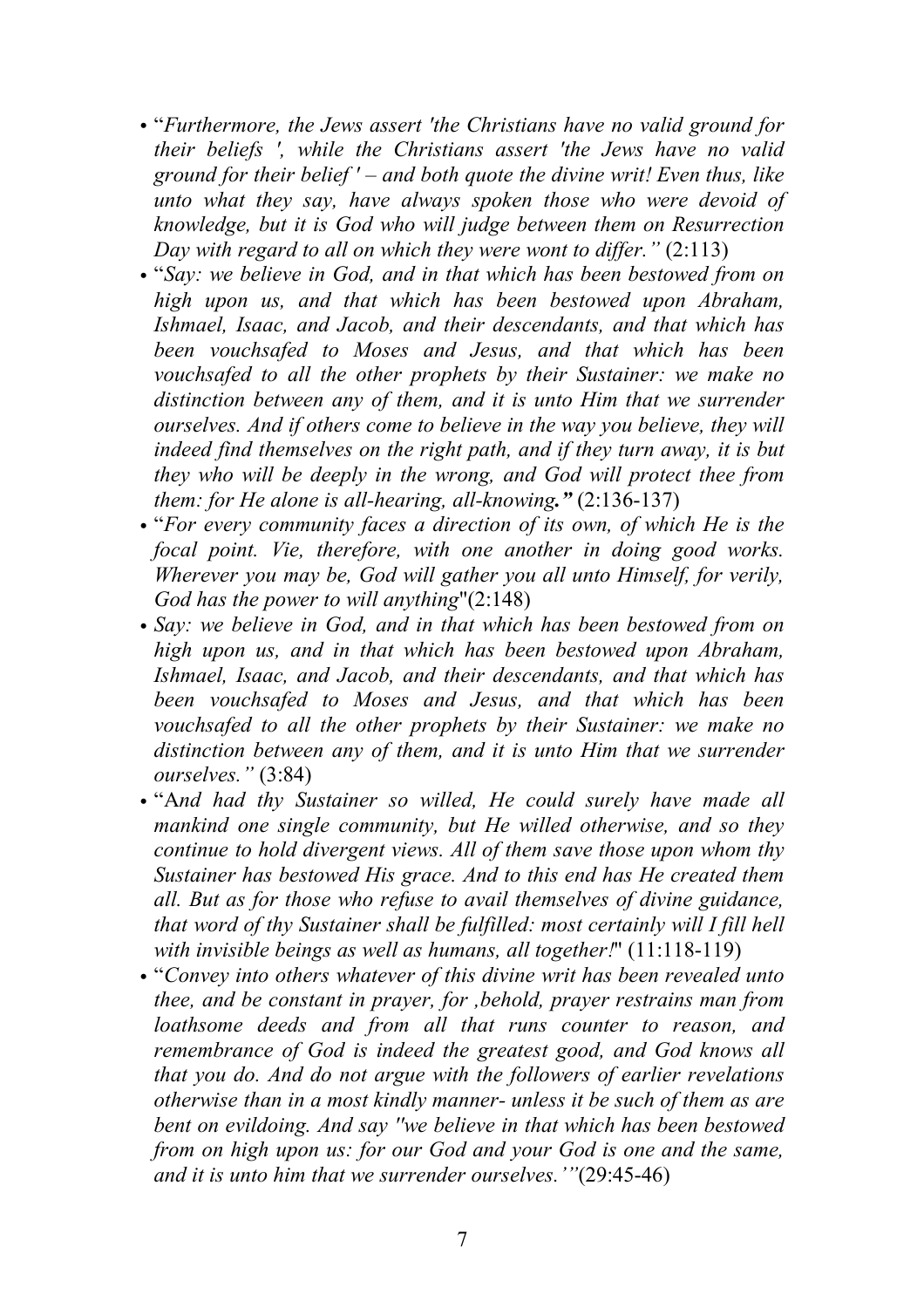- "*Say: 'O God! Originator of the heavens and the earth! Knower of all that is beyond the reach of a created beings' perception, as well as of all that can be witnessed by a creature's senses or mind! It is Thou who wilt judge between Thy servants on Resurrection Day with regard to all on which they were wont to differ!*" (39:46)
- "*And on whatever you may differ, O believers, the verdict thereon rests with God. Say, therefore,' such is God, my Sustainer, in Him have I placed my trust, and unto Him do I always turn!"* (42:10)
- "*Say: 'O you who deny the truth! I do not worship that which you worship, and neither do you worship which I worship[, and I will not worship that which you have worshipped, and neither will you worship that I worship, unto you your moral law, and unto me, mine!*" (109:1-6)

# **(E) There is no worldly punishment for the charge of apostasy:**

- "*Would you perchance ask of the apostle who has been sent unto you what was asked aforetime of Moses? But whoever chooses to deny the truth instead of believing in it has already strayed from the right path*." (2:108)
- "*But if any of you should turn away from his faith and die as a denier of the truth-these it is whose works will go for naught in this world and in the life to come, and these it is who are destined for the fire, therein to abide*." (2:217)
- "*Verily, as for those who are bent on denying the truth after having attained to faith, and then grow ever more stubborn in their refusal to acknowledge the truth, their repentance shall not be accepted for it is they who have truly gone astray*." (3:90)
- "*Behold, as for those who come to believe and then deny the truth, and again come to believe and again deny the truth, and thereafter grow stubborn in their denial of the truth- God will not forgive them, nor will He guide them in any way."* (4:137)
- "*O you who have attained to faith! If you ever abandon your faith, God will in time bring forth in your stead people whom He loves and who love Him – humble towards the believers, proud towards all who deny the truth: people who strive hard in God's cause, and do not fear to be censured by anyone who might censure them: such is God's favor, which He grants unto whom he wills, and God is infinite, all-knowing."*   $(5:54)$
- "*The hypocrites swear to God that they have said nothing wrong; yet most certainly have they uttered a saying which amounts to a denial of the truth, and have thus denied the truth after having professed their self-surrender to God. For they were aiming at something which was beyond their reach, and they could find no fault with the faith save that*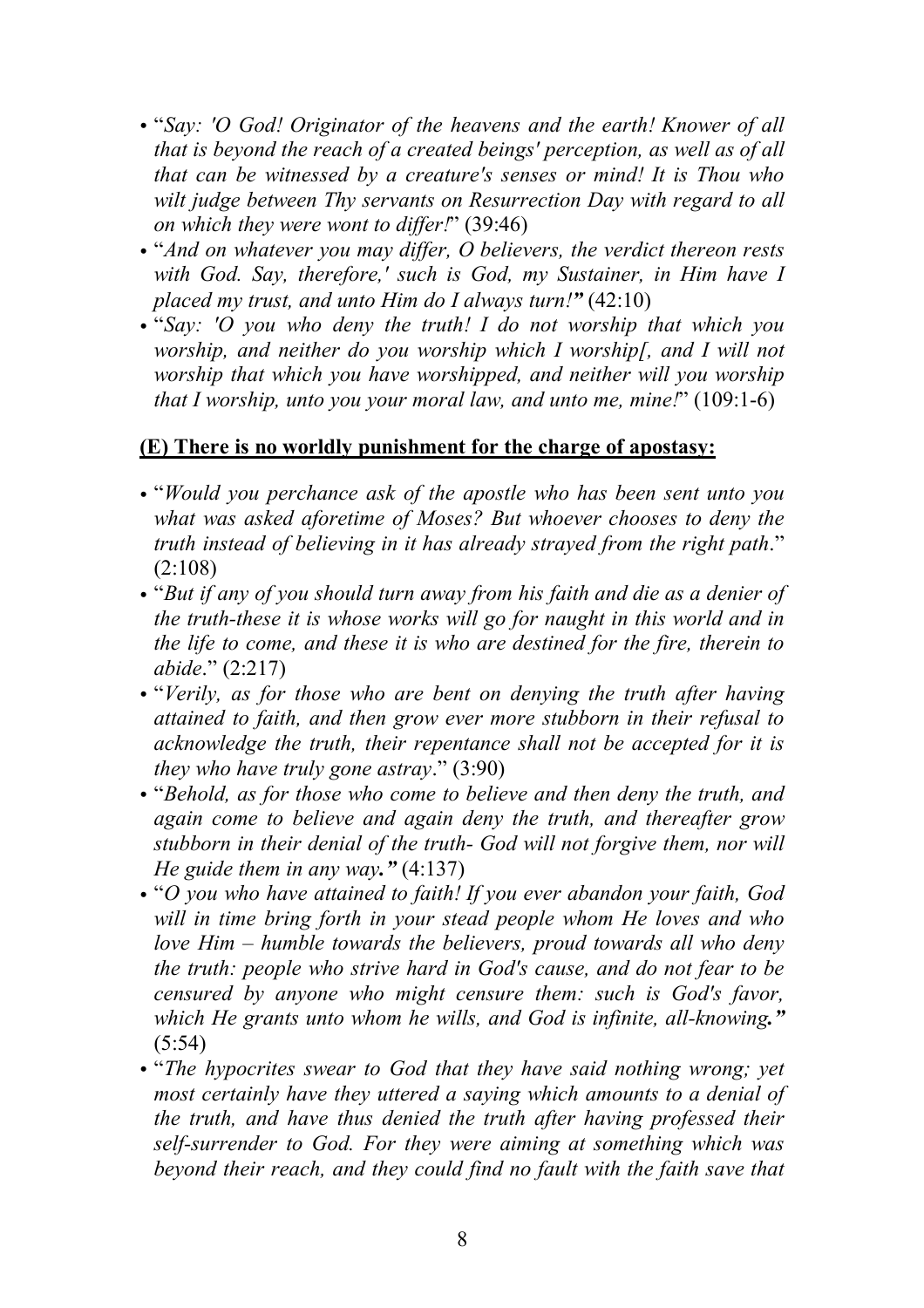*God had enriched them and caused his apostle to enrich them out of His bounty. Hence, if they repent, it will be for their own good, but if they turn away, God will cause them to suffer grievous suffering in this world and in the life to come, and they will find no helper on earth and no one to give them succor."* (9:74)

- "*As for anyone who denies God after having once attained to faith- and this, to be sure, does not apply to one who does it under duress, the while his heart remains true to his faith, but only to him who willingly opens up his heart to a denial of the truth: upon all such falls God's condemnation and tremendous suffering awaits them*." (16:106)
- "*Verily, those who turn their backs on this message after guidance has been vouchsafed to them, do it because Satan has embellished their fancies and filled them with false hopes*." (47:25)

\*\*\*

I do not think that any proponent of intellectual liberty as a whole could bring as much solid evidence, confirming the fact that belief and disbelief are personal matters, not under the auspices of the ruling regime or the state. that could rival the previously cited Qur'anic verses. Human beings are free to believe or disbelieve, and God will judge them; He does not need coerced worship from any human being. The cited verses confirm the fact that prophets were the messengers of the divine revelation. As such, they tackled the issue of belief and disbelief, but had no authority except for the transmission of the message of God. Prophets had no right or authority to coerce people to believe. These cited verses affirm the fact that God alone is the source of guidance. Plurality and difference are part of the will of God; had He willed otherwise, He would have made all people one monolithic entity. The Qur'anic verses mention the notion of apostasy and disbelief explicitly many times; they do not once mention any worldly punishment for it. As well, the verses repeatedly reiterate that God will judge these differences among people, believers and non-believers.

Does the Holy Qur'an leave anything for the proponents of liberty of belief and thought? It clearly and decisively states that prophets, as the people who assumed the highest level of responsibility in the field of faith, had the authority to reveal the message of God but nothing beyond this. The Holy Qur'an told the Prophet Muhammad that he was just the messenger of God revelation; he could not guide people to the righteous path by coercion. Guidance is done by God alone: " *It is not for thee, O prophet, to make people follow the right path*"(2:272). This idea is reiterated in the following rhetorical questions: "*Dost thou then think that*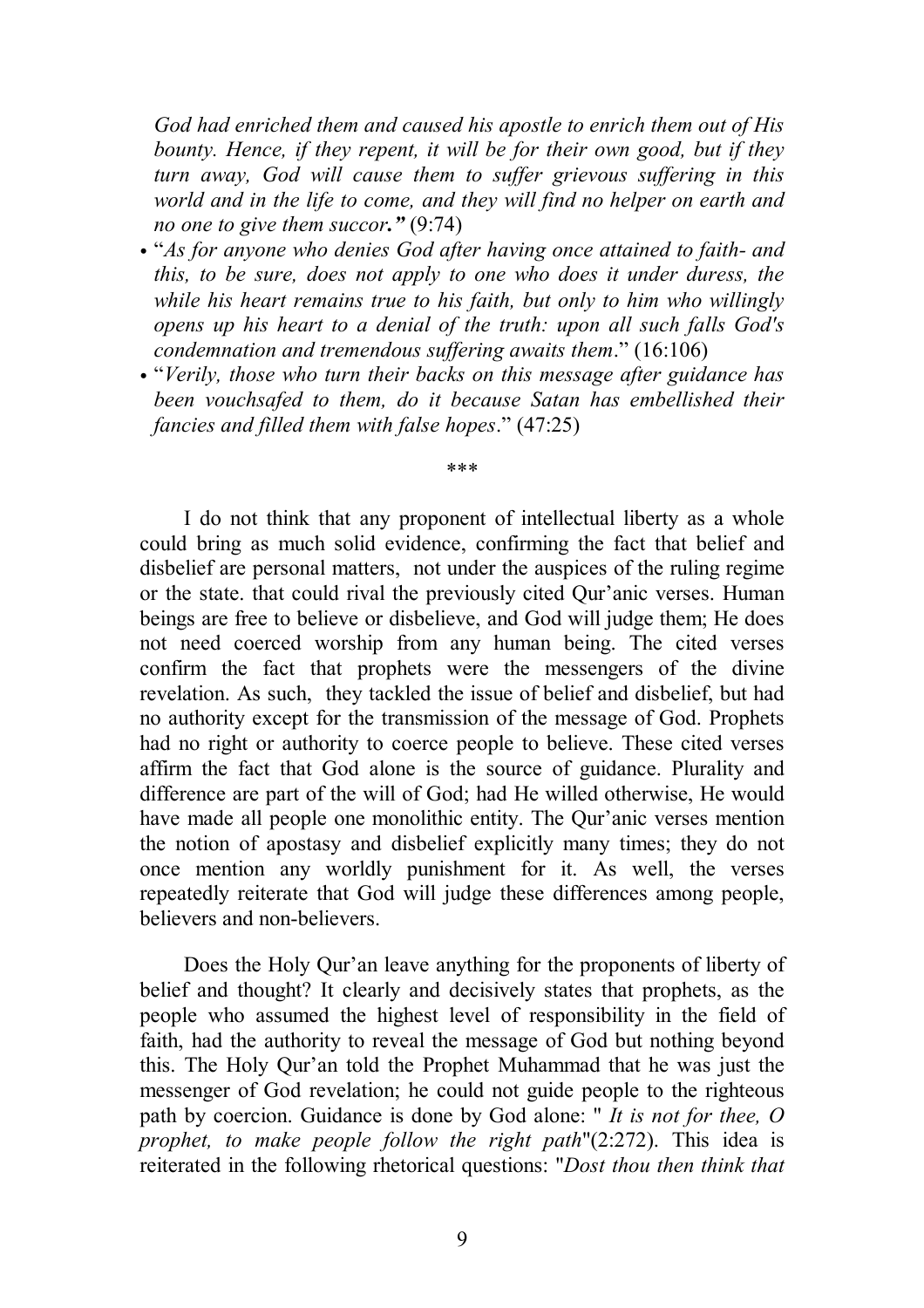*thou couldst compel people to believe*"(10:99) and "*Thou art not accountable for his failure to attain to purity*"(80:7)

We know that some interpreters of the Holy Qur'an and some religious scholars have said that the verses cited above were replaced by the so-called "Verse of the Sword." This is utter nonsense, and easily refuted by any reasonable religious scholar. If this is true, why do these verses still exist as part of the Qur'anic text? The idea of some verses replacing others is utter nonsense, and is refuted in 70 pages in our book titled *The Two Great Sources: the Holy Qur'an and the Sunna*.

Some religious scholars say that the verse "*There shall be no coercion in matters of faith*"(2:256) is applicable only to the Jewish and Christian people who lived within the Islamic states: those who paid a tribute. and should not be coerced into conversion to Islam. This interpretation falls short of rendering the explicit meaning, content and spirit of this verse and is confined to the historical circumstances and context of the past Islamic era. Moreover, it is particularly suited to the agenda of those who are members of the ''official religious institution".

We cannot accept the manipulation of Qur'anic verses to convey meanings that are distant, contrary, or even opposed to the literal meaning. This manipulation is a horrible abuse of the words of God to serve worldly ends. The Qur'an says, "*Deeming it a light matter, whereas in the sight of God it is an awful thing!*"(24:15)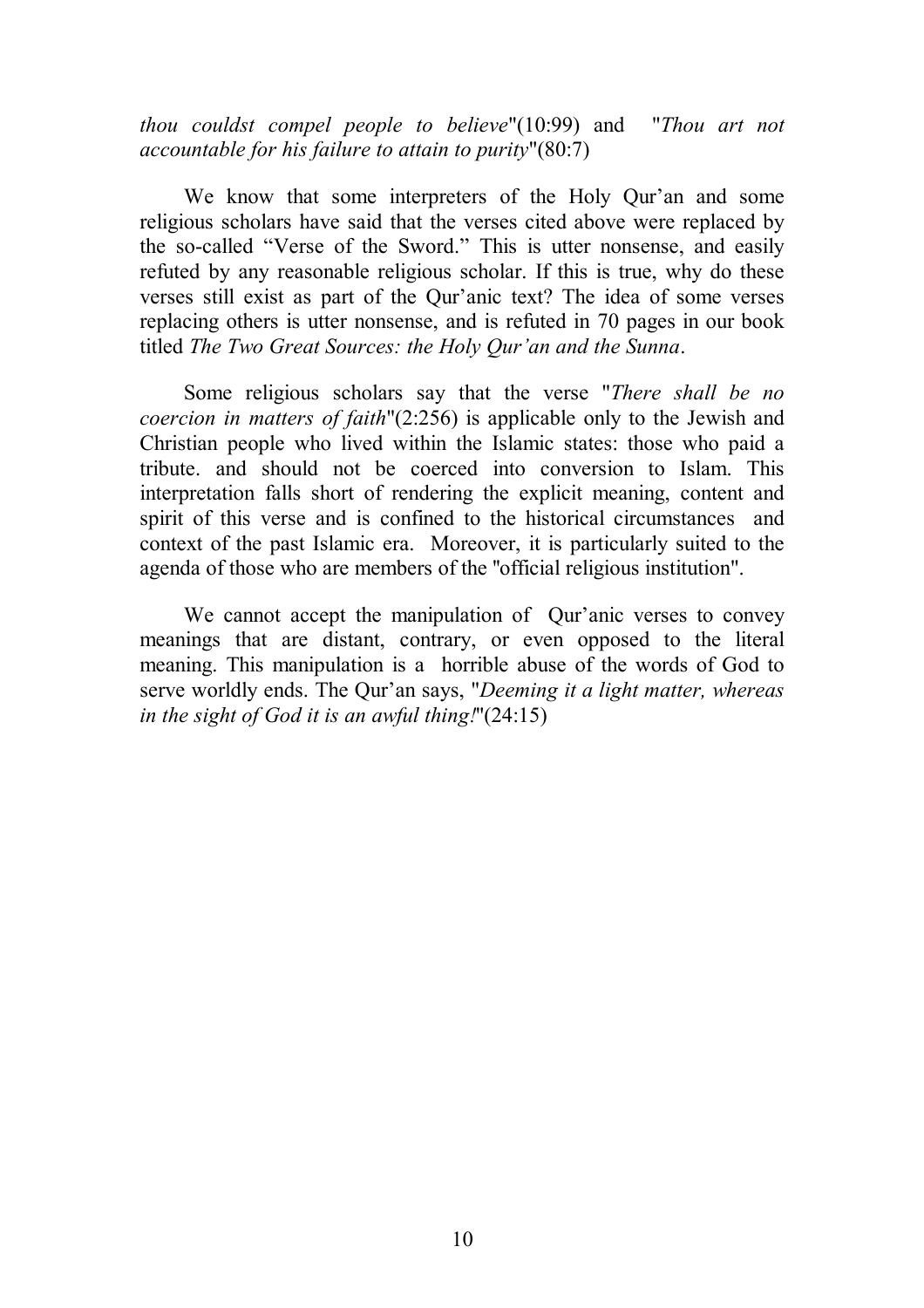#### **Evidence of the Liberty of Thought in the** *Sunna*

The *Sunna* comprises the deeds, history, manners, rules, practices and principles of Prophet Muhammad. It is the practical side of Islamic principles, and it is more than just a group of sayings. We will show here the practical side of the *Sunna*, followed by a selection of sayings, or *Hadith,* of the Prophet Muhammad that some religious scholars cite as evidence to support the punishment of people on charges of apostasy.

When the Prophet Muhammad entered the city of Medina, there was a powerful Jewish community living there. The Prophet tried to win them over to his side, in order to avoid their evil. He let them be free as part of the larger community of Medina: this is evident from the Treaty of Muwaad'a. Nevertheless, the Jewish community was jealous of the Prophet Muhammad, as he was not one of the Israelites, but was a descendent of Ishmael. They tried to conspire against him in different ways.

As well, when the prophet Muhammad entered Medina, there were tribal leaders, who, due to their wealth or lineage, enjoyed a high social or political status. Some of them did not welcome Islam, as it challenged their high status or authority, and made all people equal before God. The leader of these people was 'Abdullah ibn Ubay of Al-Khazraj tribe, The tribe was preparing to crown him as their ruler, but with the advent of Islam, the ruler instead became the Prophet Muhammad. Consequently, some people of the tribe became jealous.

Some people from this tribe joined the Jewish community in a pact against prophet Muhammad, intending to creating obstacles to the new call to Islam and generally conspiring against it. When the prophet Muhammad decided to fight the polytheists in the battle of Uhud, 'Abdullah ibn Ubay withdrew a third of the forces under his command, and remained in Medina. One of the methods of these dissenters was to pretend that they were Muslims at one time, and then declare they are non-Muslims, the purpose being to both shake the faith of steadfast Muslims, and to spread rumors. These people were called the hypocrites, whose truth was revealed by God in a number of Qur'anic verses, as well as in Chapter 63 of the Holy Qur'an, ''The Hypocrites."

What did the Prophet Muhammad do with those people about whom the Holy Qur'an says: "*those who come to believe and then deny the*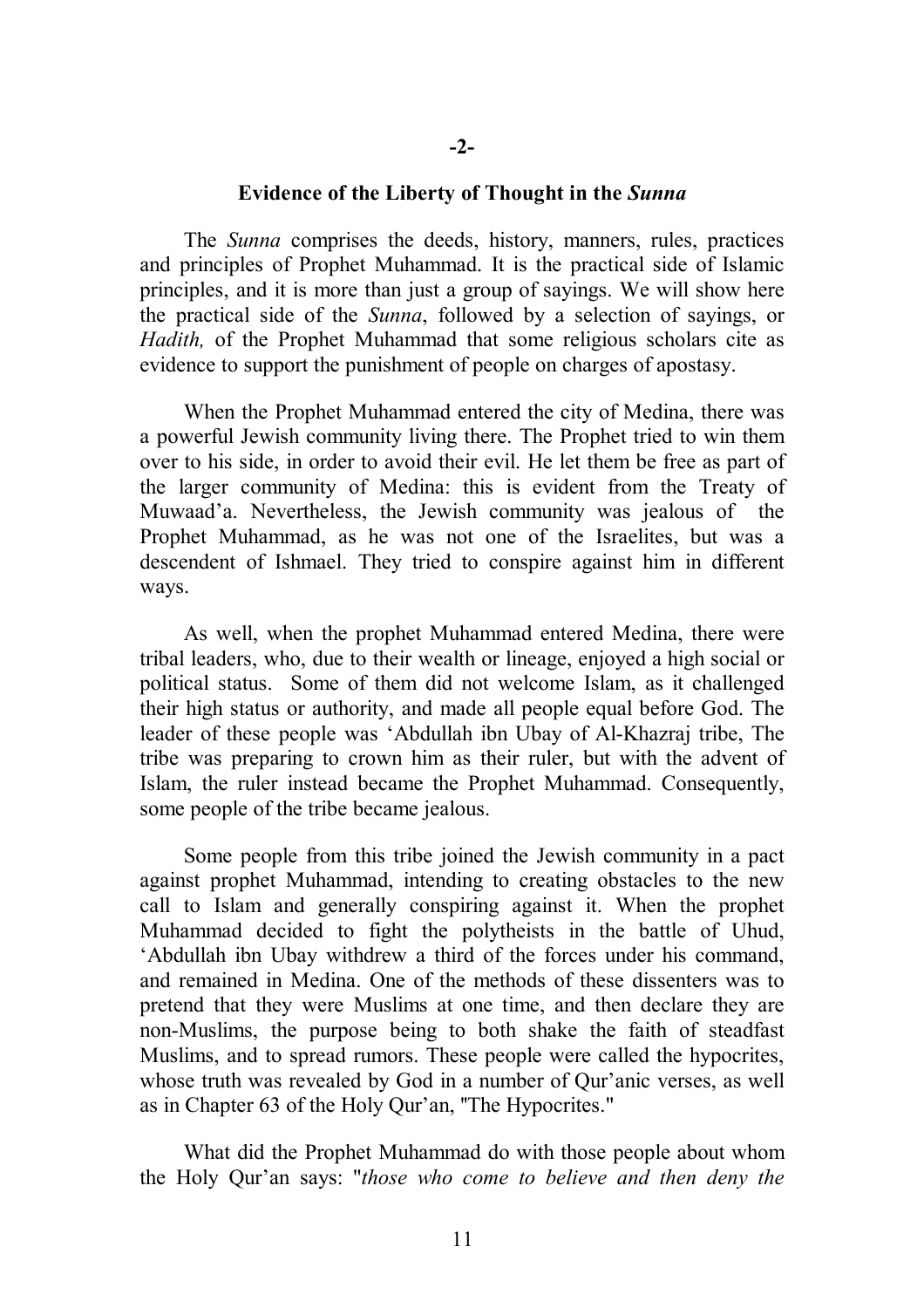*truth, and again come to believe and again deny the truth, and thereafter grow stubborn in their denial of the truth* "(4:137),'' *they uttered a saying which amounts to a denial of the truth, and have thus denied the truth after having professed their self-surrender to God* "(9:74), and ''*Do not offer empty excuses! You have indeed denied the truth after having professed your belief in it*"(9:66)? These verses tell us about those who apostatized after their earlier conversions to Islam. Prophet Muhammad treated these people kindly, When the son of 'Abdullah ibn Ubay mentioned to the Prophet Muhammad that he would rather kill his father himself than let him be killed by any other Muslim (which would embitter the son), the Prophet Muhammad said to him "No, we will treat him kindly".

\*\*\*

We find other examples of apostates in Prophet's era who were neither punished nor killed. No one offered them a chance to return once more to Islam. M. Zaki Ibrahim, leader of ''Tribe of Muhammad'' group and member of the Supreme Council of Islamic Affairs, discusses this issue in the two cultural messages: ''Contemporary Salafism: The Destination" and "Who are the Sunnite**?**" Here are a few examples:

- There were many people in the Prophet's era, both individuals and groups, who deserted Islam after embracing it. The Prophet Muhammad did not fight them or ordered Muslims to kill them, although many of them repeatedly deserted Islam, vacillating between belief and disbelief.
- A man who used to record the holy revelation of the Qur'an later deserted Islam. After returning to paganism, he shamelessly said that ''Muhammad does not know except what I had written for him.'' This statement is found in numerous books of *Hadith*, among them that of al-Bukhari. The Prophet Muhammad did not punish him and let him live freely, and he ultimately died a natural death in bed. (See also: *al-Bari's Guide to the Hadith Complied by al-Bukhari*).
- Twelve men deserted Islam in the era of prophet Muhammad (PBUH), and left Medina for Mecca, among them al-Harith ibn Suwaid al-Ansari. Again, the Prophet Muhammad did not their death; he just recited this Qur'anic verse "*If one goes in search of a religion other than selfsurrender unto God, it will never be accepted from him, and in the life to come he shall be among the lost*"(3:85).
- 'Ubaidullah ibn Gahsh deserted Islam after embracing it. He immigrated to *Habasha* (Ethiopia) and converted to Christianity. Prophet Muhammad did not order Muslims to kill him, nor demanded his return from the king of Habasha.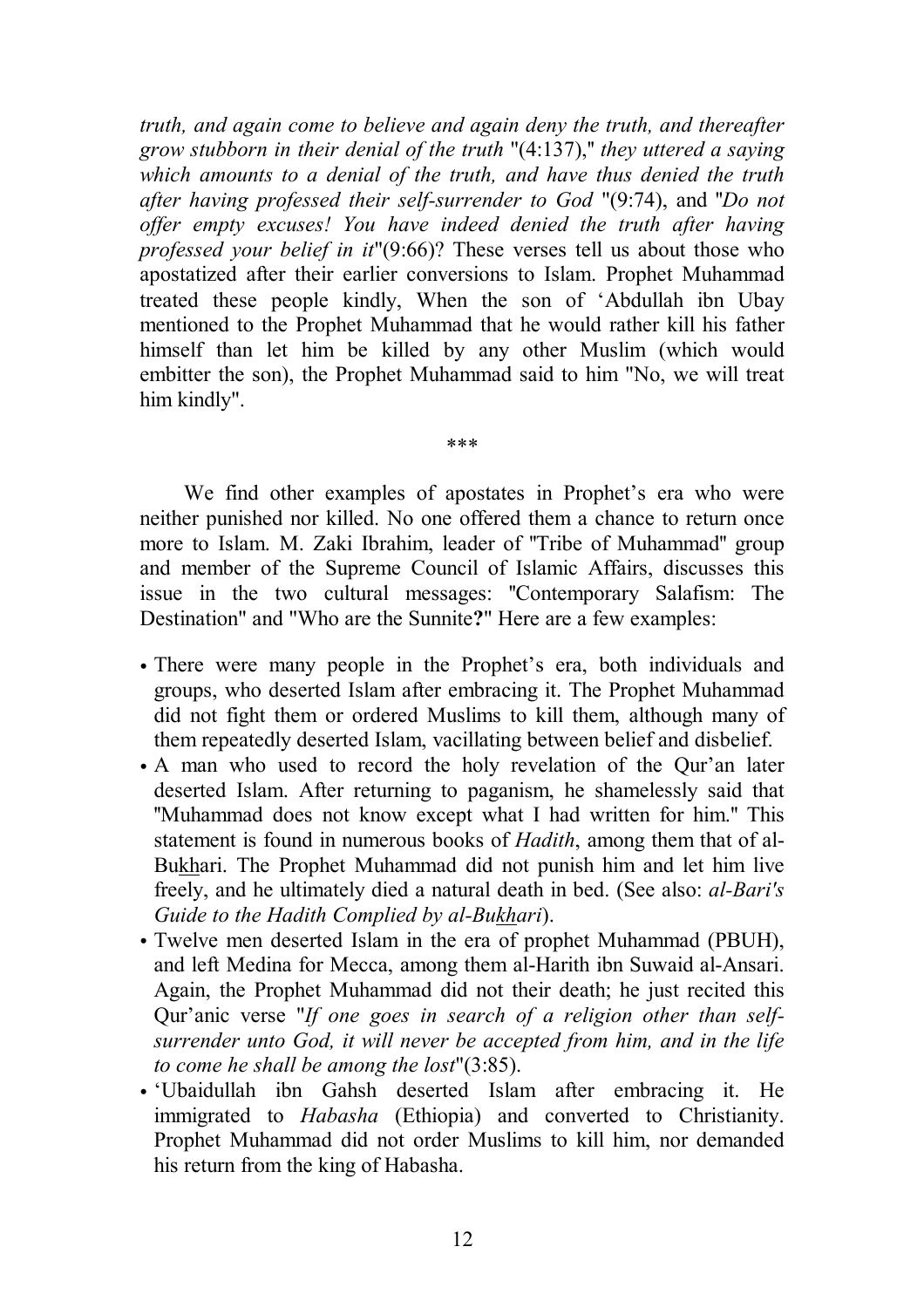• There were two young brothers who converted to Christianity. Their father subsequently complained to the Prophet Muhammad saying, "Shall I let my two sons go to Hell?" The Prophet Muhammad did not tell him to kill them, but rather recited the following verse: "*There shall be no coercion in matters of faith. Distinct has now become the right way from the way of error"*(2:256).

These examples of apostates prove that Prophet Muhammad did not designate or inflict a punishment for desertion of Islam.

\*\*\*

These examples directly contradict the sayings, wrongly attributed to the Prophet Muhammad, that religious scholars use to justify a death sentence for apostates.

We discussed these false sayings in our book, ''No to Religious Scholars of Imitation and Enlightenment Imposters,'' pages 71-78. The argument is as follows:

\*\*\*

The idea of apostasy as a crime, the punishment of which is death has no evidence or ground, equal to its weight, in the *Sunna* of the Prophet Muhammad. The argument revolves around three or four hadith:

1. The 'Irniyyeen came to the Prophet Muhammad to embrace Islam. They subsequently complained to the Prophet that they lived in poverty on poor lands, and suffered from ill-health. Prophet Muhammad told them to accompany one shepherd who would help them with the camels' milk and urine. They did so, but then killed the shepherd in order to steal his camels. The Prophet sent a group of armed men who chased and killed the thieves.

This story was told by al-Bukhari, Imam Muslim, and others in the books of *Hadith* and *Sunna*, but it was not related to the notion of apostasy, as these men were killed because they had killed the shepherd. This story is mentioned in Imam Muslim's book, in a chapter titled "On Renegades," and al-Shawkani relates the story in his book, in the chapter "On Fighters and Highwaymen."

Ultimately, the story cannot be used to support a death sentence for apostasy. Ibn Taymiya said ''these men were killed as they were renegades who fought against Allah and his messenger;" the same thing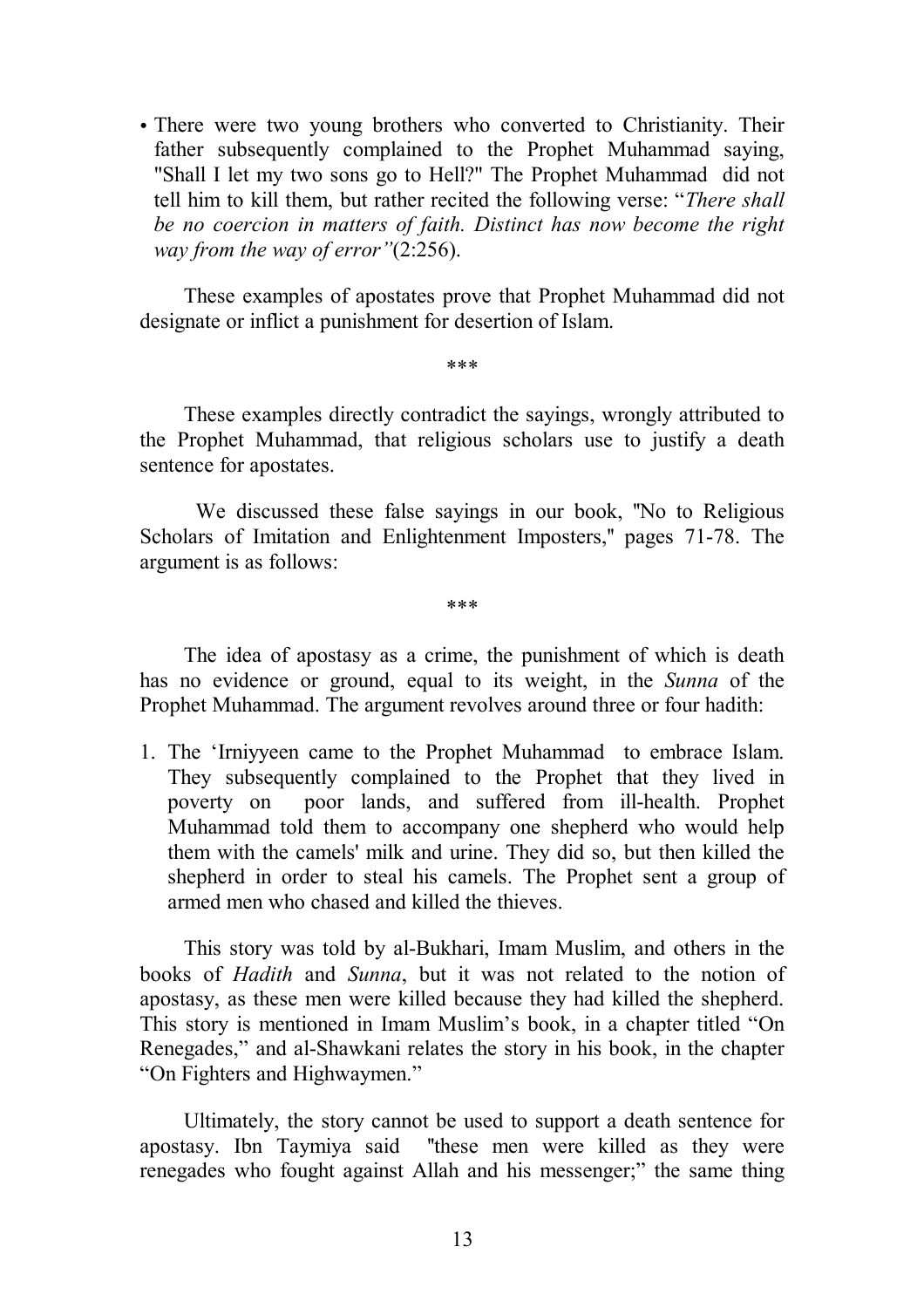is also said by Ibn al-Qayyim in *Zad El-Ma'ad* and by al-Tabari in his interpretation of the Holy Qur'an.

2. In another *hadith,* the Prophet Muhammad said that Muslim blood should not be shed except in three cases: as a punishment for murder, as a punishment for adultery for married people, and in the case of renegades who shun their religion and community and work against them. Many citations for this *hadith*, like that of 'Abdullah ibn Maso'ud, associate apostasy with renegades. 'Aisha, the wife of prophet Muhammad related this *hadith*: ''A Muslim's blood should not be shed unless in three cases: married adulterers, murderers who killed Muslims intentionally, and those who shunned Islam and fight against God and his messenger".

Ibn Taymiya writes that this hadith told by Aisha is an interpretation of the one told by 'Abdullah ibn Maso'ud and others about renegades who shunned their community and religion, saying, "Renegades are those who shun their community by fighting against it". This assertion agrees with this Qur'anic verse: "*It is but a just recompense for those who make war on God and His apostle and endeavor to spread corruption on earth, that they are being slain in great numbers or crucified in great numbers or have in result of their perverseness, their hands and feet cut off in great numbers, or are being banished from the face of the earth, such is their ignominy in this world, but in the life to come ,more awesome suffering awaits them*"(5:33).

In the book *The Punishment of Apostasy Between Jurisprudence and Critics*, the contemporary writer, 'Abd al-'Azim Ibrahim al-Mat'any , criticized ibn Taymiya's view on this subject as ''an individual, subjective view that no one has ever followed." As well, he says that Ibn Taymiya was right in two things in his interpretation: the phrasing of this hadith is clear, and it does not need interpretation or explanation. Most religious scholars agree on the fact that plain, clear texts should not be interpreted but taken literally.

We propose that the phrase '' those who shun their community'' has many possible meanings; if we accept this, there is no evidence that the phrase means disbelievers.

Al-Mat'any further says in his book that "Ibn Taymiya was wrong in supporting the views of past religious scholars who believed that those who desert Islam should be killed if they did not repent and return to Islam. They cite a hadith that says 'deserters of Islam should be killed;' he said that these scholars could never unanimously agree in error,…etc".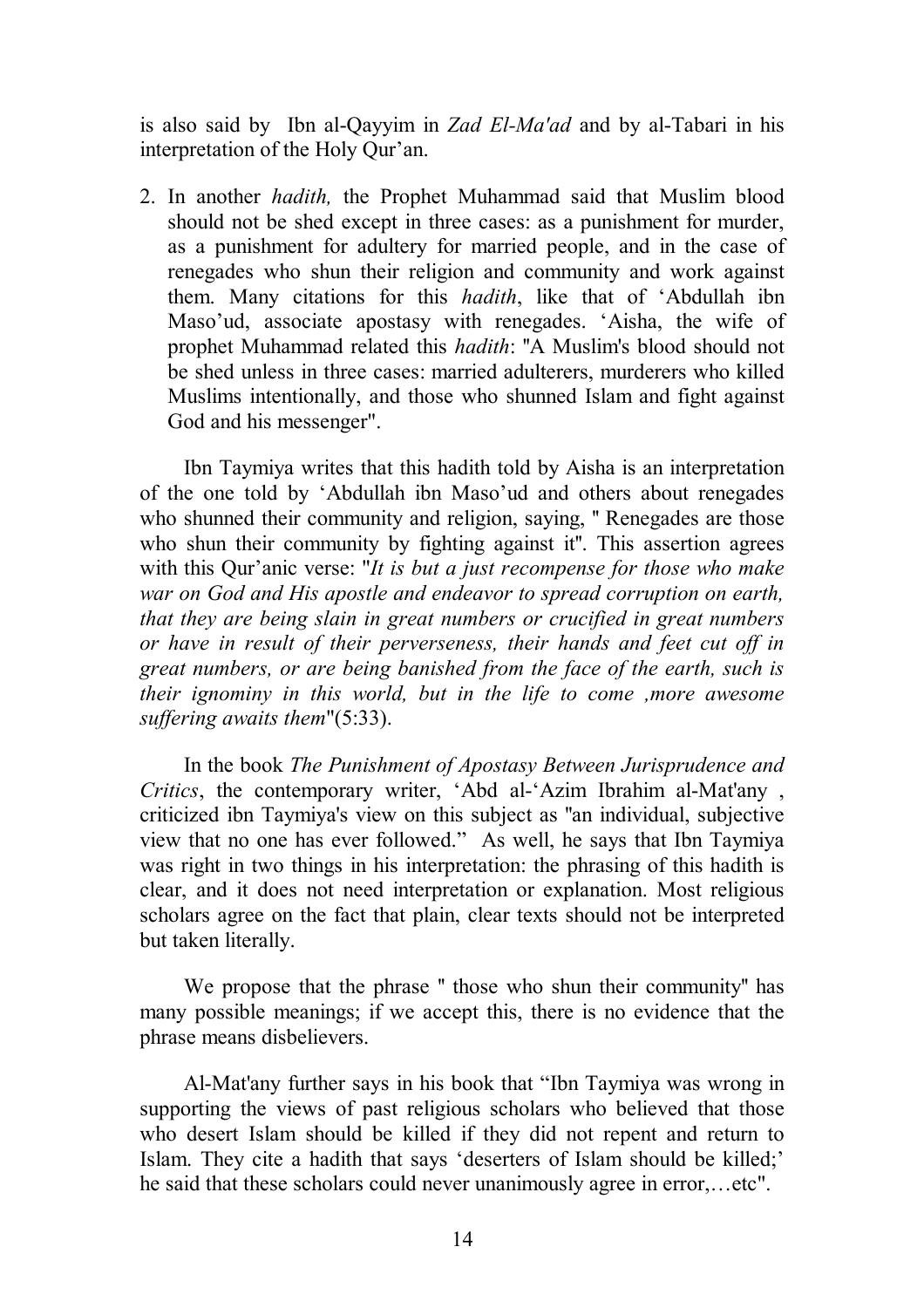He could have said that books of *hadith* include stories of apostasy that did not result in shunning or deserting one's community. In al-Nisa'ei's book of *hadith* and *Sunna,* there are two stories of people deserting their faith without deserting the community, both related by 'Uthman ibn Affan: "ibn 'Umar said that 'Uthman said that 'the one who deserts Islam must be killed.' Yusr ibn Sa'eed said that 'Uthman said that 'apostates who shun Islam after embracing it should be killed.'" These *hadith* do not mention the desertion of the community or fighting against it. The situation did not change even after writing the *hadith* told by Aisha and Ibn Mas'oud, which include the notion of deserting one's community or fighting against it. It is possible that those who told the hadiths of Othman and Aisha in the book of hadiths of El-Imam Ahmed did not tell the complete version, i.e. that which conforms to the spirit of Islamic jurisprudence.

3. The third *hadith* is the most powerful in this argument: 'If anyone deserts one's faith to embrace another one, one must be killed. 'We find this hadith in the books of al-Bukhari, Abu Dawood, Malik, and El-Nisa'ei.

The book *Nasb El-Raya* mentions that the *hadith* has three different versions, related, ibn 'Abbas, Mu'awiyyah ibn Hida, and 'Aisha. The version of ibn Abbas is found in al-Bukhari, in the chapter 'The struggle for asking renegades and apostates to repent and return to Islam." "Ekrema said that 'Ali brought some atheists and disbelievers to burn them, but when Ibn 'Abbas heard about this he said: 'if I were him I should not have done it, as the Prophet Muhammad (PBUH) prohibited burning people as this is a divine punishment in the Doomsday. Prophet Muhammad (PBUH) said as well that deserters of Islam should be killed.'" Later, this *hadith* is mentioned, without the story, in the Chapter of Virtues in the book *Al-Mustadrak*, As well, this hadith is mentioned by Abu Shayba and 'Abd al-Razik in their books, again without the story. Likewise, ibn Oyayina said that Ayoub said that 'Ekrema said that ibn 'Abbas said that the prophet Muhammad said that "deserters of faith should be killed."

The hadith told by 'Aisha is related by al-Tabarani, with the following sequence of transmitters: from Abu Bakr El-Hazli from Shahr Ibn Hoshab from 'Aisha. We will now discuss this hadith told by' Aisha in the light of its sequence of transmission, its text, and its phrasing.

Most of the chains of transmission end with 'Ekrema, one of the best of those who related *hadith* told by Abu 'Abbas,. *Hadith* related by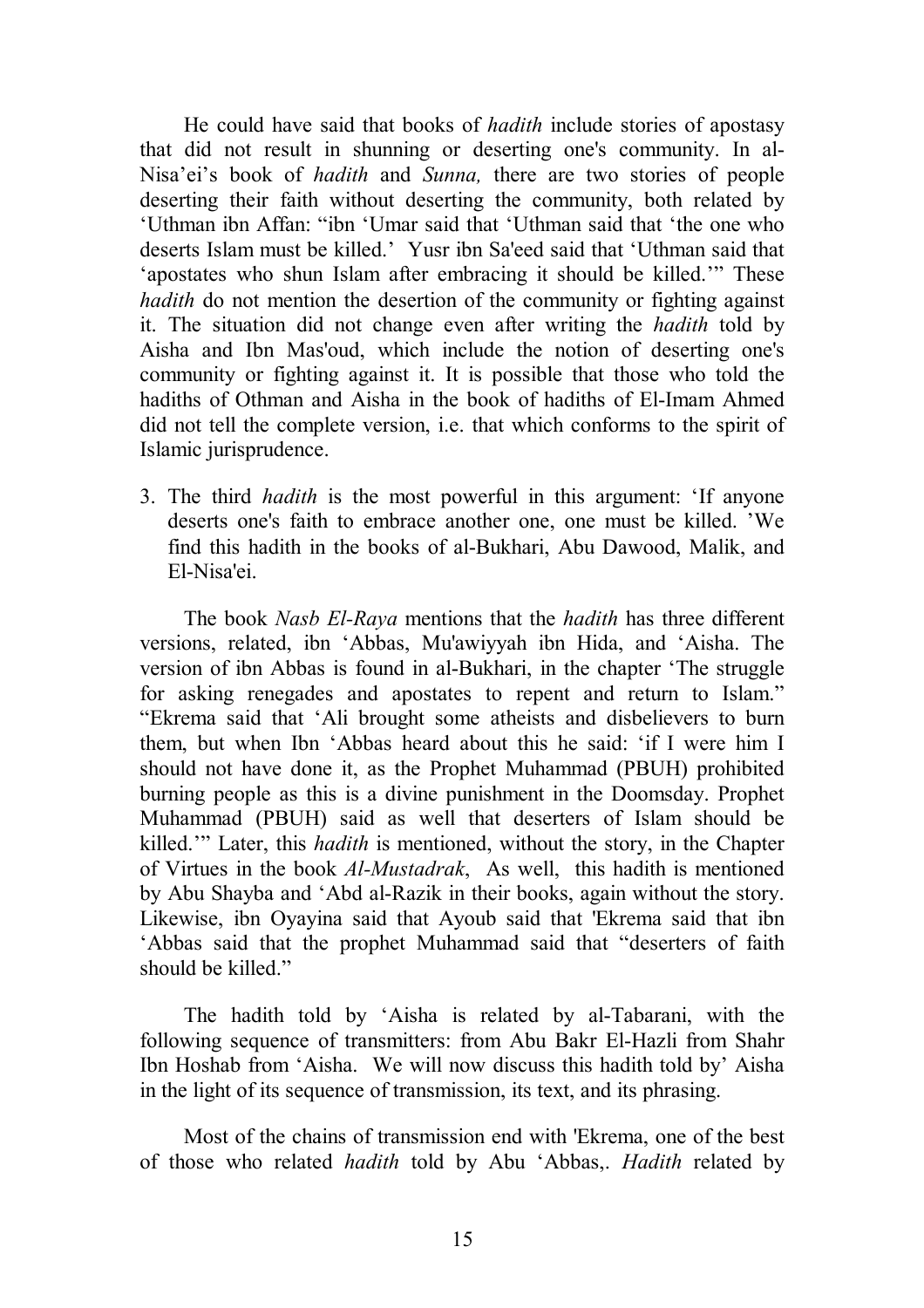'Ekrema were excluded by Imam Muslim; he only relates one of his *hadith*, on pilgrimage, which is affirmed by Sa'eed Ibn Jubayr. Imam Muslim did not trust him because he was suspected of being "a liar, and follow[ing] the *Khawarij*, [i.e., the renegades who turned against Ali Ibn abu Talib], and accept[ing] bribes from rulers." This view is reiterated by M. Abu Zahw, an exceptionally pious religious scholar. Al-Dhahabi, in his book *Mizan Al-'Etedal* includes two pages of different views on 'Ekrema. He concludes by saying 'Ikrima was an inveterate liar, whose speech cannot be trusted.

In the same book, we find the version of the hadith told by Mu'awiyyah Ibn Hida. whom all *hadith* scholars have rejected. Another version of the *hadith* is told by Shahr Ibn Hoshab, who is also rejected by the *hadith* scholars.

The *hadith* scholars and transmitters discarded *hadith* whose tellers are doubted as liars; however, in this case, many of them accepted these hadith and their transmission, despite the position of Imam Muslim who rejected 'Ekrema as a reliable transmitter.

As for the text of the questionable hadith, we see in the version of 'Ekrema that the word 'renegade' is used (in Arabic: Zanadiqa). The history of this word shows that it was not used in the era of the four Rightly Guided Caliphs, who ruled immediately after the death of the Prophet Muhammad. Moreover, it is not plausible that 'Ali Ibn Abu Talib, one of the aforementioned caliphs, burned people alive; he could not have been ignorant of something that Ibn 'Abbas knew. The general expression of this doubted hadith could be applied to anyone who changes his religion to embrace Islam, to Jews who convert to Christianity, or to Christians who convert to Judaism (this view was held by some scholars). It does, however, contradict what prophet Muhammad said in one of his messages: "No converting Christians and Jews to Islam by force." The idea that God will not accept the repentance of the one who deserted Islam, told by Mu'awiyyah Ibn Hida, contradicts many verses of the Holy Qur'an and as well as many *hadith*; these explain that the repentance of those who wished to return to Islam after deserting it was accepted. The Holy Qur'an says: "*How could God bestow His guidance upon people who have resolved to deny the truth after having attained to faith, and having borne witness that this apostle is true, and after evidence of the truth has come unto them? For God does not guide such evildoing folk. Their requital shall be rejection by God, by the angels, and by all righteous men. In this state shall they abide and neither*  will their suffering be lightened, nor will they be granted respite, but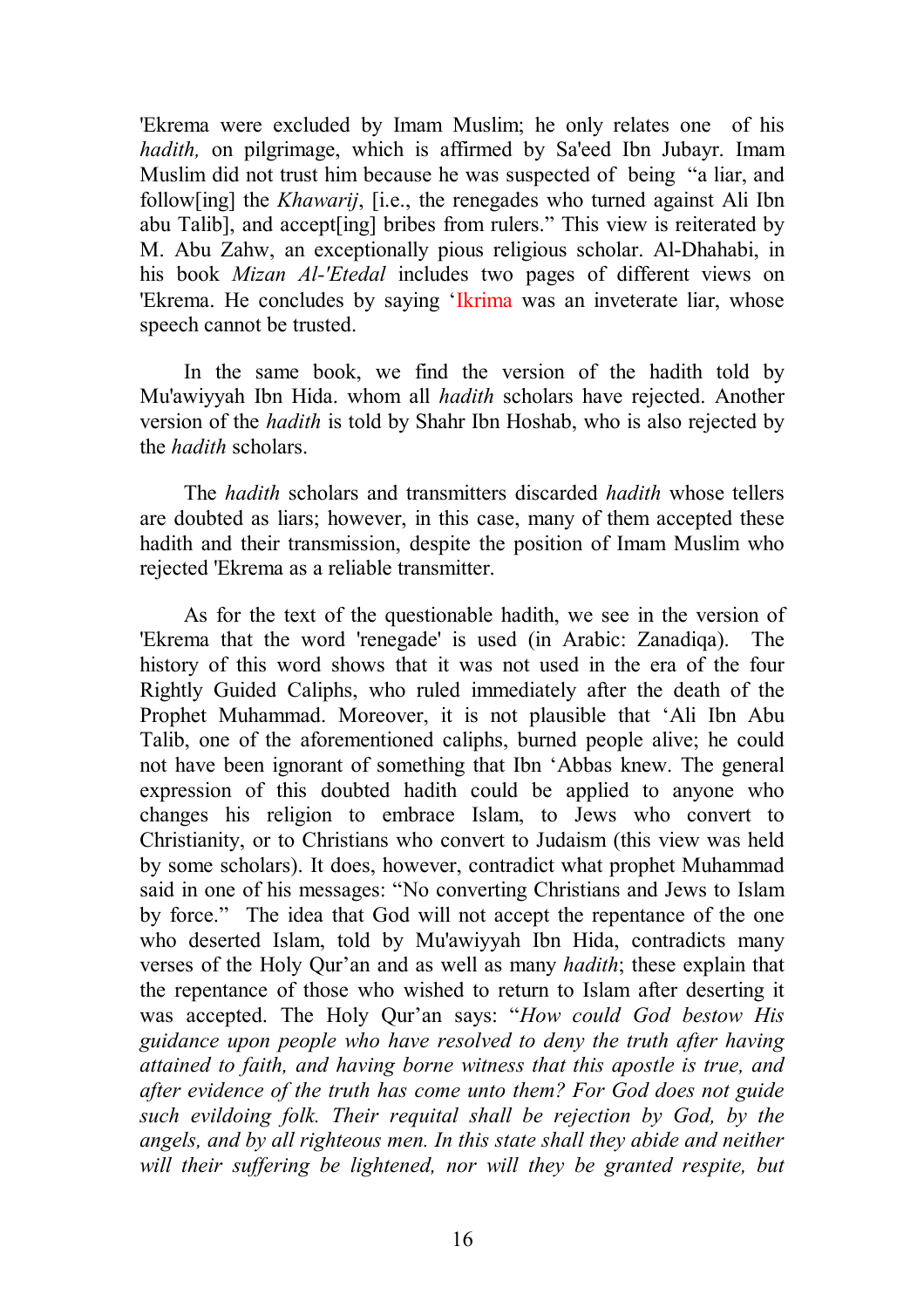*excepted shall be they that afterwards repent and put themselves to rights: for, behold, God is much-forgiving, Dispenser of grace*" (3:86- 89).

When they returned to Islam, they became good Muslims; this agrees with the spirit of Islam and the wisdom of the Islamic jurisprudence. Prophet Muhammad did not order their killing nor sent people to make them repent. Presumably he would have done so had apostasy been a punishable crime. If the *hadith* told by Mu'awiyyah Ibn Hida were true, most religious scholars would not ask renegades to repent and return to Islam.

4. Scholars cite a story told by Mo'aaz. He said, "When the Prophet Muhammad sent me to Yemen, he told me to kill any man or women who embraced Islam and then deserted it"

This story is mentioned by Al-Hafiz, in the book *Fath Al-Bari*. He provides a good sequence of *hadith* transmitters, but with a different phrasing: "If any man or woman deserted Islam after embracing it, try to make them repent and return to Islam. If they did not accept repentance, they ought to be killed." The *hadith* is also mentioned in a number of other *hadith* collections such as *Al-Jama' Al-Saghir* and *Al-Jama' El-Kabir* by Imam Al-Siyouti.

It is clear the sequence of Hafiz of transmitters cannot be trusted, and the book *Taqrib El-Tahzib* mentions that this hadith is told by M. Ibn Abdullah El-Arzami.

The book *Nasb El-Raya* presents both the *hadith* of the killing of apostates and renegades, and the *hadith* that oppose their killing. It refutes the accuracy of the former group, as the transmitters are not adequately trusted, and refuses to accept that the Prophet Muhammad killed a woman who shunned Islam. Similar views are shown Al-Shawkani's *Nayl El-Awtar*.

As well, the killing of renegades runs contrary to the story of 'Umar Ibn Al-Khattab, as related in the book *Nasb El-Raya*, and that of Al-Shafa'i in *Nayl El-Awtar* by Al-Shawkani. In this story, 'Umar Ibn Al-Khattab met with the delegation that came from the tribe of the. Bani Thawr. They said that they had killed a renegade who deserted Islam. 'Umar Ibn Al-Khattab told them "Why did not you offer him food in his confinement and try to convince him to repent for three consecutive days? I did not order or witness this, I can not accept it."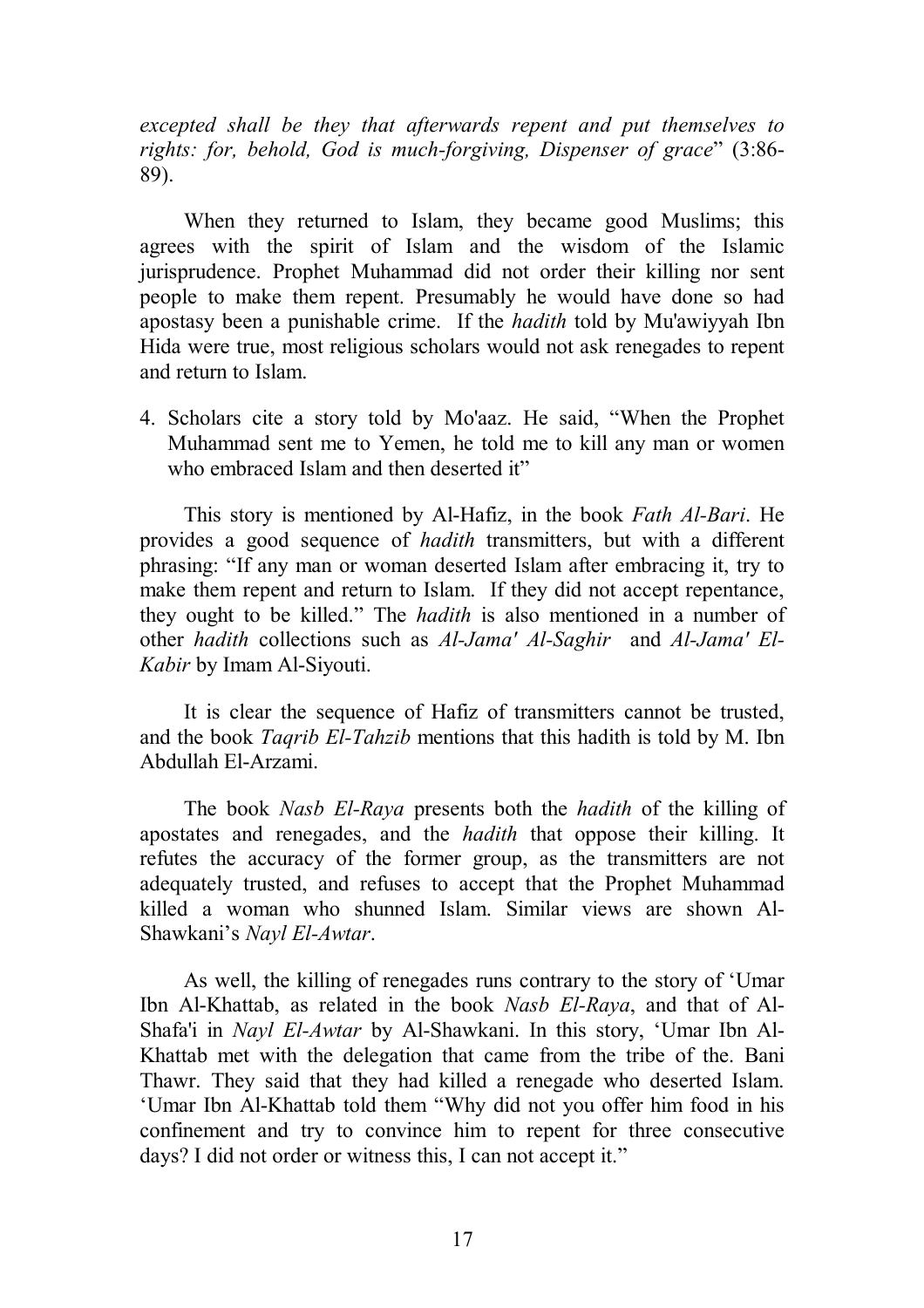In another story about 'Umar Ibn Al-Khattab, told by Al-Shawkani and Al-Bayhaqi, 'Umar Ibn Al-Khattab asked Anas "What has become of the six men who deserted us and went to the polytheists?" Anas told 'Umar Ibn Al-Khattab that they were killed in the battle. 'Umar Ibn El-Khattab asked Anas "Were there any other means of killing them?" Anas said, "I offered them repentance and return to Islam, otherwise I would have put them in prison''. This story proves that the punishment for those who shunned Islam was prison, death. 'Umar Ibn Al-Khattab then said in disapproval "I did not order or witness this, I can not accept it."

\*\*\*

We should here mention another story about 'Umar Ibn Al-Khattab: that he threatened Gubla Ibn Al-Ayham with death if he deserted Islam. Gubla was the last king of the Al-Ghasasna people, who made a pact with the Byzantines and fought alongside them against Muslims in the decisive Battle of Yarmouk. When the Byzantines lost the battle, this man embraced Islam, and visited Medina and Mecca. While he was performing pilgrimage in Mecca, and he was circumambulating the holy *Kaaba*, an Arab man accidentally stepped on his gown. Gubla Ibn Al-Ayham then slapped the man so hard that his eyes were hurt. This injured man complained to 'Umar Ibn Al-Khattab, who sent for Gubla Ibn Al-Ayham and ordered him to compensate the injured man. Gubla Ibn Al-Ayham refused and said proudly, "You want me to compensate him, while I am a king, and he is a common man?" 'Umar Ibn Al-Khattab told him that Islam made all men equal before God. Gubla Ibn Al-Ayham demanded time to think the matter over and fled to the Byzantines, deserting Islam, and returning to Christianity.

It is clear that the case of Gubla Ibn El-Ayham was unique in two ways. He was a military leader who fought against Muslims, embracing Islam after he was defeated; Potentially, he might turn against Muslims and fight them once more. It is not a case of apostasy; it has nothing to do with freedom of belief and thought. Gubla Ibn Al-Ayham refused to follow the law of the Islamic state, under which he was equal with all Muslims even though he remained a king. Thus, the story is not about deserting one's faith. If Gubla Ibn Al-Ayham was an ordinary man, he would have been punished or imprisoned; as he was a military leader who rebelled against the laws of the state, his case was political not religious. Let us remember that 'Umar Ibn Al-Khattab is the one who cried: "I did not order or witness this, I can not accept it."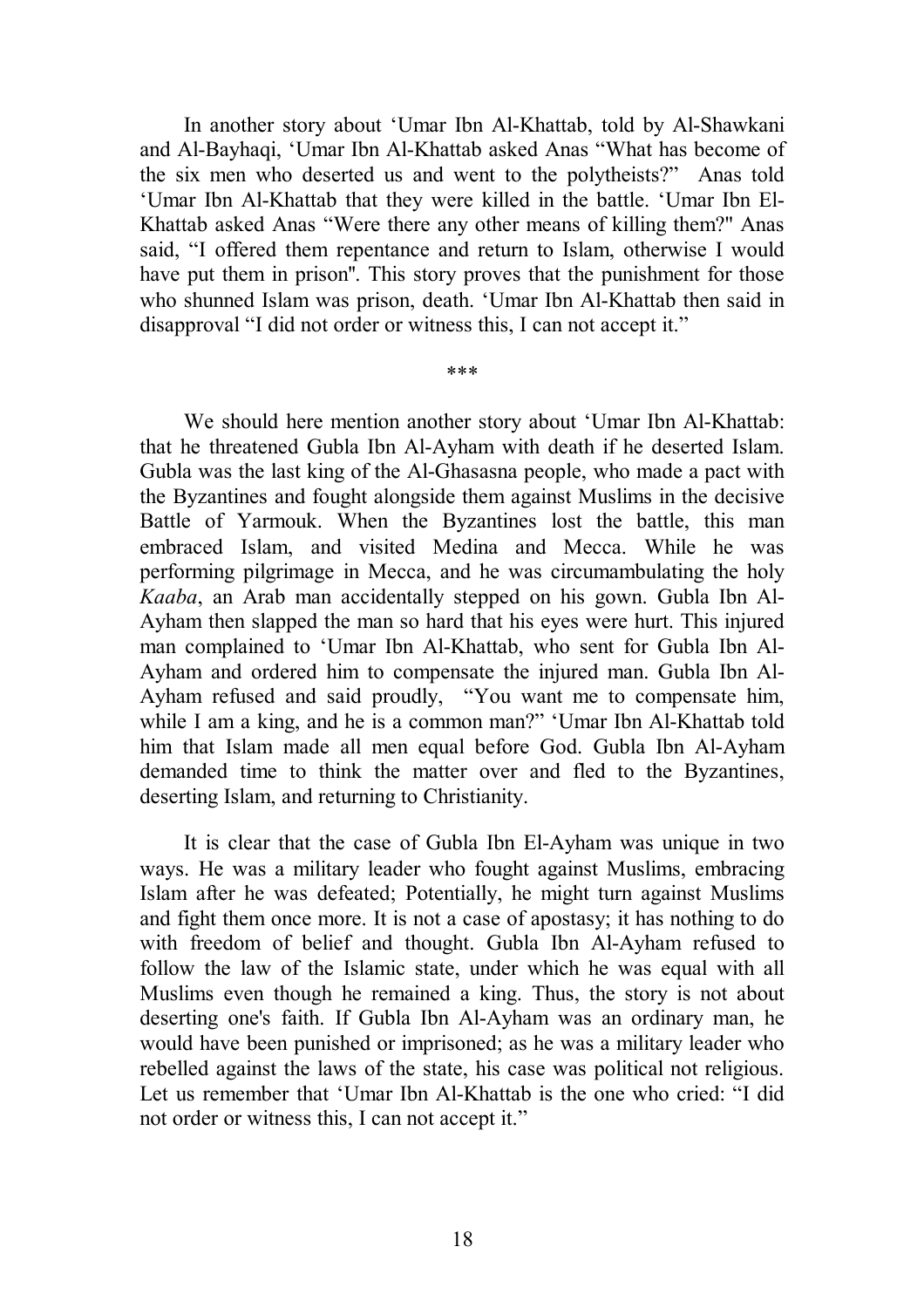What is more important is that the Prophet Muhammad did not order the killing of any man or woman just because he or she rejected Islam after initially embracing it. The Prophet Muhammad refused to listen to the Arab man who said to him "O Muhammad, exclude me from the pledge of alliance," but he did not punish him. We do not know many details about this incident. 'Abd al-'Azim Ibrahim Al-Mat'any, in his book *The Punishment of Apostasy Between Jurisprudence and Critics,* criticized those who said that the Prophet Muhammad did not order the killing apostates, as this view does not have evidential support. He writes, "In the year of the conquest of Mecca, the Prophet Muhammad ordered the killing of a man called Ibn Al-Akhtal, who was a Muslim who deserted Islam and returned to Mecca before the conquest. When the army of Muslims entered Mecca, he ran to the *Kaaba* to seek refuge. Despite this trick, the Prophet Muhammad ordered his killing as a renegade who rejected the faith."

### **What is the true story of Ibn Al-Akhtal?**

According to Ibn Ishaq, the story is as follows: "'Abdullah Ibn Al-Akhtal was a man from the tribe of the *Bani Kasim Ibn Ghalib*. When he embraced Islam, he was sent with another man to collect alms. Ibn Al-Akhtal ordered this partner to prepare food and subsequently fell asleep. When he found that his partner had not prepared the food, he killed him. He then rejected the faith of Islam and made his two girl-slaves compose poems and songs that slandered the Prophet. The Prophet Muhammad ordered his killing for these reasons." The story, in its historical context, shows that this man had a criminal past, and he was killed, as he was a killer, not because of his apostasy.

Al-Mat'any mentions in his book that a woman called Umm Marawan rejected Islam. The Prophet Muhammad ordered his followers to try to make her repent and return to Islam; if she persisted, she was to be killed. Al-Mat'any's reference for this story is the book *Nayl El-Awtar* by Al-Shawkani, who himself writes that this story lacks a solid confirmation of trusted *hadith* transmittors.

Ibn Taymiya says that the Prophet Muhammad accepted the repentance of those who rejected Islam and returned to it once more, but ordered the killing of those who harmed Islam, killed Muslims, stole their money and possessions, or slandered the Prophet Muhammad. such as Qais Ibn Hababam, the Al-Arniyyin tribe, Ibn Al-Akhtal, and Ibn Abu Sarh. Ibn Taymiya differentiates between rejecting Islam, without other crimes, and being a renegade who fights against God and the Prophet,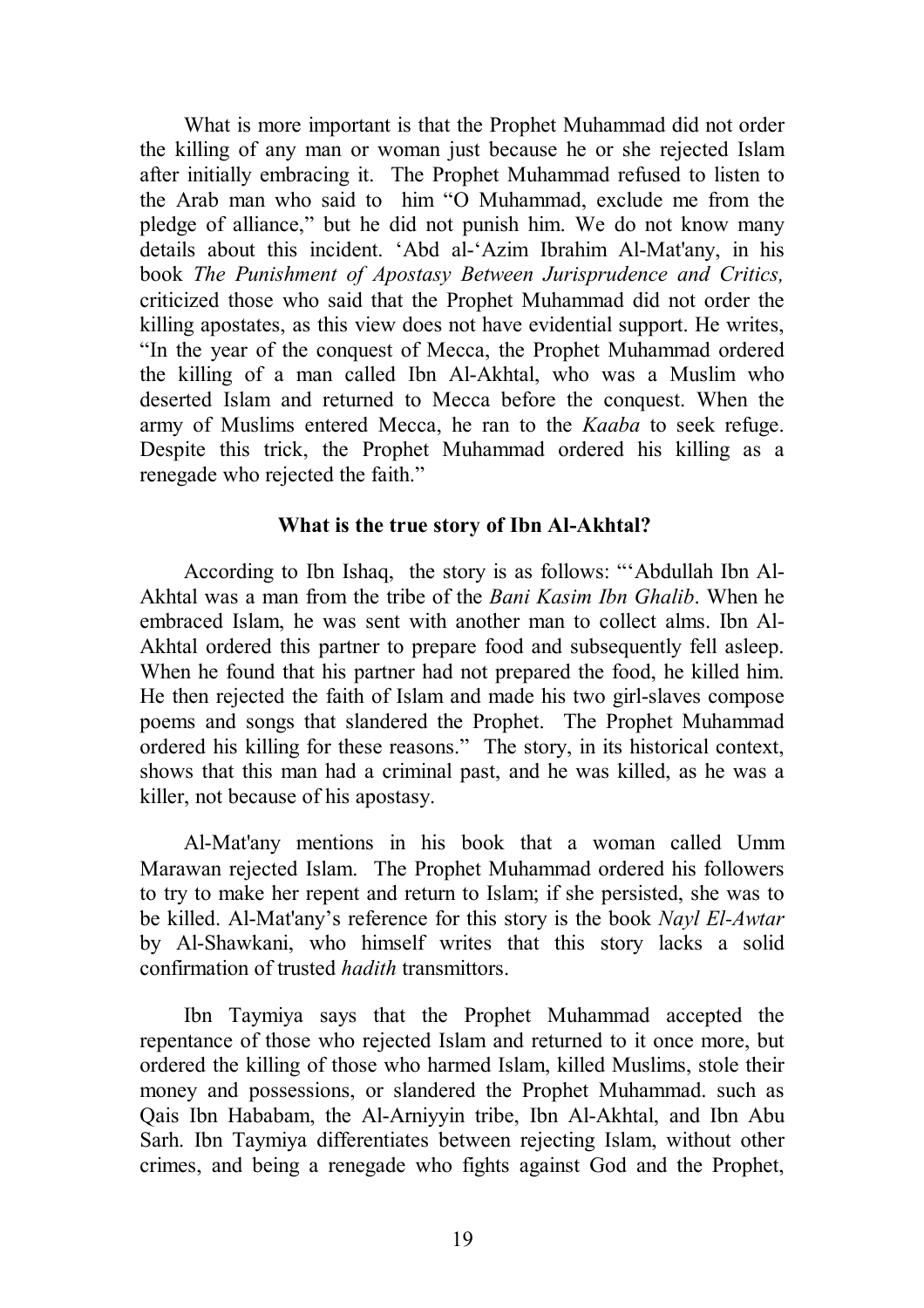with the specific purpose of killing or harming Muslims. The former is something repentance for which is possible, while the latter were criminals that were killed after their capture.

Therefore, the *hadith* that refer to the killing of apostates are wrong. As the above stories prove, the Prophet Muhammad did not kill any apostate, but ordered the killing of those who fought against God and his Prophet, or those who harmed Muslims. Even in the stories about 'Umar Ibn El-Khattab, there was no capital punishment for apostates.

From these stories, we conclude that the killing of renegades who rejected Islam was associated with enemies fighting Islam and harming Muslims. Those people were killed as fighters against Islam not as apostates. When they were captured they were killed to protect the nascent call of Islam. This punishment exists in all faiths now.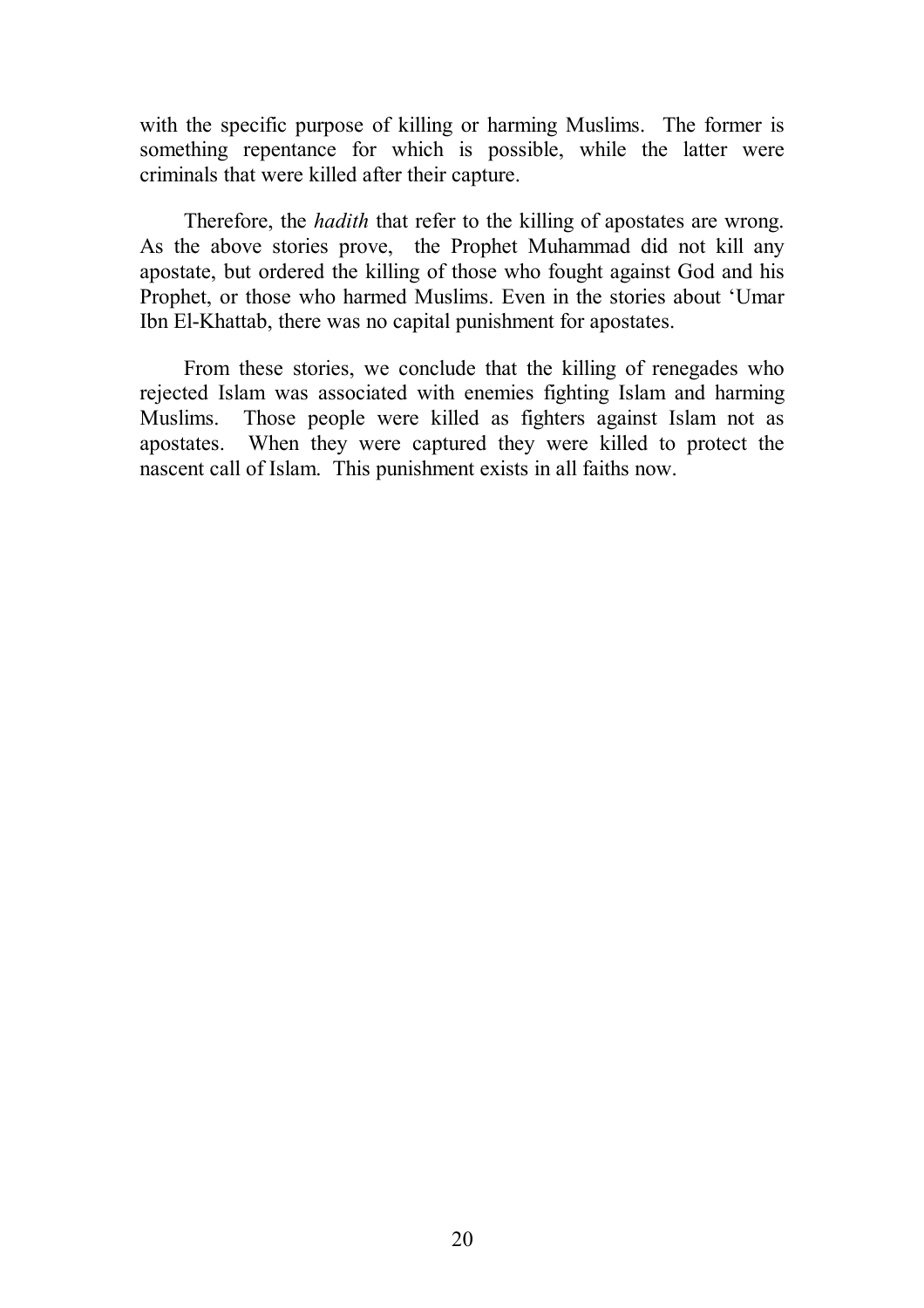#### **The issue of renegades in the reign of Abu Bakr**

Most religious scholars use the story of the renegades' war, during the reign of the first caliph, Abu Bakr, as evidence to legitimize killing rejecters of Islam. This war was misunderstood historically; Abu Bakr did not start the war. Rather, it was waged by tribes who, once they heard about the death of the Prophet Muhammad, wanted to free themselves from two obligations. The refused to pay alms under the pretext that it was to be paid only to Muhammad, as per the Qur'anic verse: "*Hence, O prophet, accept that part of their possessions which is offered for the sake of God, so that thou mayest cleanse them thereby and cause them to grow in purity, and pray for them, thy prayer will be a source of comfort to them*" (9:103). They said that the prayers of the Prophet Muhammad was the reason for their paying *Zakat* alms. Secondly, they wanted to free themselves from the rule of Abu Bakr. One of their poets said:

### *We have obeyed the prophet when he was among us, We, as people, refuse the caliphate of Abu Bakr Is he going to name his son as his successor? If it happens, we would all be ruined.*

This was not a case of rejecting faith, as they were still Muslims; it was a matter of paying the *Zakat* alms and refusing to accept Abu Bakr as caliph. It was political mutiny or rebellion, which took shape when the rebels thought that Medina was without an army; Abu Bakr had sent the army, headed by 'Usama Ibn Zayd, to conquer the Levant as ordained by Muhammad before his death. Abu Bakr knew their intentions and sent a group of the Prophet's companions to protect the borders of Medina and ward off the renegades. Later, when the army returned, Abu Bakr sent battalions to chase the renegades, punish the rebellions tribes, and made them submit to the law of the state.

Therefore, we can say that Abu Bakr did not fight apostates, but he was fought by groups of political renegades who opposed his rule. It was not a matter of faith, but a political matter of money and rule. These tribes fought so as not to pay *Zakat* alms, and Abu Bakr fought them to restore political order and for the *Zakat*. Abu Bakr said plainly: "I swear by God, if they did not pay me what they paying to the Prophet, I will fight them for it".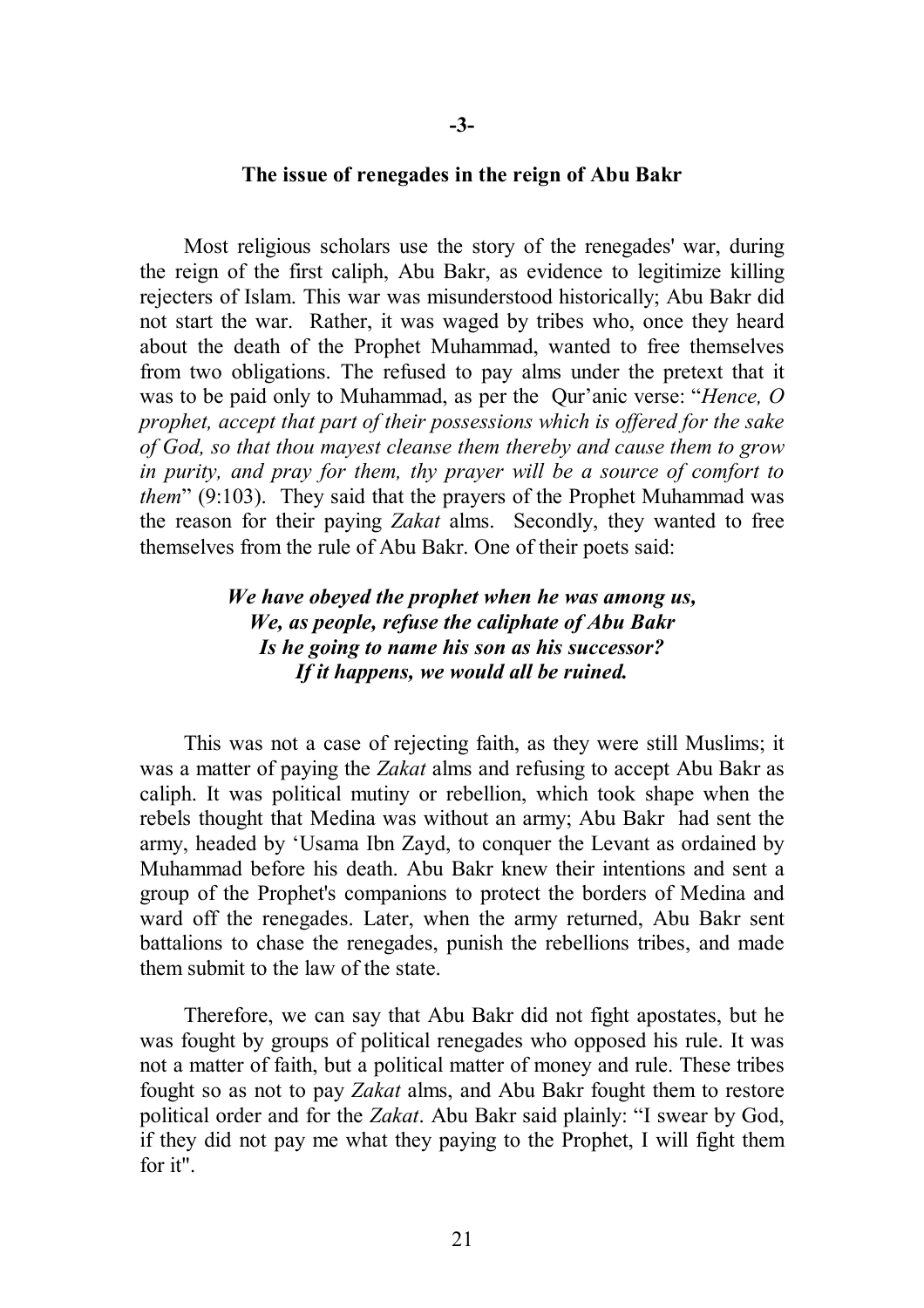'Umar Ibn Al-Khattab, among many of the prophet's companions, condemned the idea of Muslims fighting one another; this was to be considered a crisis of faith. However, Abu Bakr, as a ruler and a statesman, knew that the rebellion against him, the central authority, and an adamant refusal to pay the *Zakat,* was enough reason to wage war. This is the truth about the renegades' war, but this story has been misused as evidence to support killing those who reject the faith, even those who do not openly oppose the state and refuse to obey its laws.

Islam's tolerance included even those renegades, as is apparent in the story of the *Khawarij* (renegades), who openly opposed Imam 'Ali Ibn Abu Talib. Brandishing their weapons against him, they accused him of apostasy, and appointed another ruler for themselves. Imam 'Ali did not fight them until they killed an unarmed man; when he asked them to produce the perpetrator, they claimed that they all were his killers.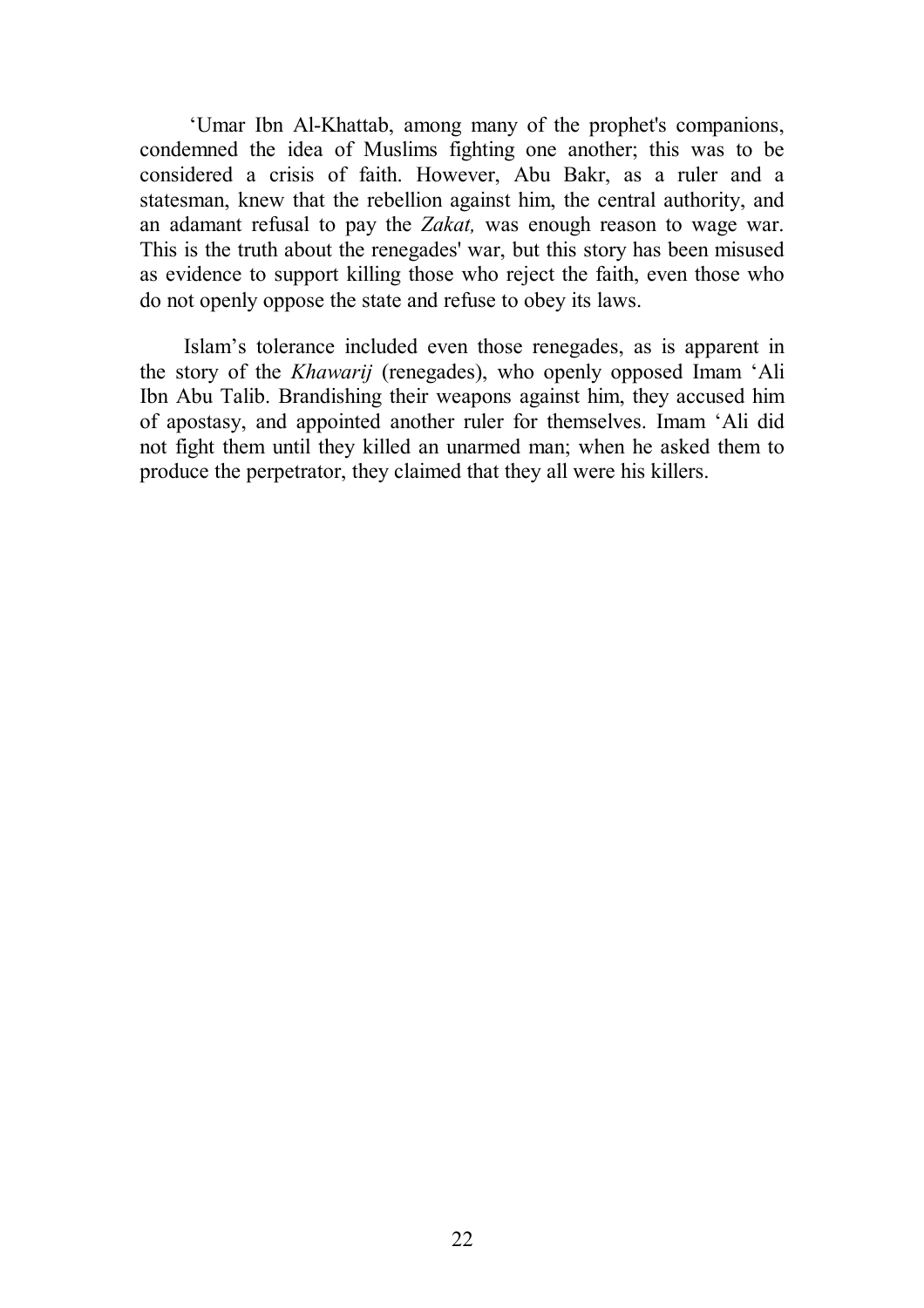### **-4-**

### **Evidence of liberty of thought from deeds and situations of the companions of prophet Muhammad**

Successive political developments in the Islamic society after the death of the Prophet Muhammad led to the emergence of unfamiliar trends of thought. Chief among them was the "great strife" between Imam 'Ali and Mu'awyia Ibn Abu Sufyan; the blood shed among Muslims in these wars was more than than the blood shed in the wars of conquest. Things aggravated and some people accused both Imam Ali, Mu'awyia Ibn Abou Soufian, as well as some their followers in war, of infidelity and said they must be fought, and killed, their money stolen, and their women captured. Wasil Ibn 'Ata' said that Imam Ali, Mu'awyia Ibn Abou Sufyan, and their followers cannot be accepted as witness in legal matters, especially after the battle of Suffain, as they were all wrong, followed a lost cause, and committed mistakes. He did not enumerate these mistakes. This position, however, was not typical of most of the Prophet's companions.

In the message of contemporary Salafism, we mention examples of the tolerance of the Prophet's companions towards those who held minority beliefs concerning God.

- The Companions did not accuse of heresy those who opposed the doctrine of predestination. They said that God does not predestine or decree someone be believer or not. He does not guide someone to faith, and they said that man creates his own destiny, and chooses to be a believer or non-believer.
- The Companions did not accuse people of heresy who supported the doctrine of predestination, i.e. that God predestined every human being to a certain fate, and subsequently He made men different in belief and disbelief. Obedience and disobedience are like differences in other facial and bodily features. Man cannot control or choose his fate.
- When leaders of these various philosophical doctrines died, they received an Islamic burial and funeral.
- Even the group called the *Mu'tazila* were not considered to be infidels, although they claimed many things contrary to Islam: that the Holy Qur'an is a creation of God, that those who committed major sins are in the in-between status of being a Muslim and a non-believer and that they would be in Hell for eternity, that God does not predestine human beings to sin as they are responsible for their sins, and finally that the Holy Qur'an is not the Word of God but one of his creations.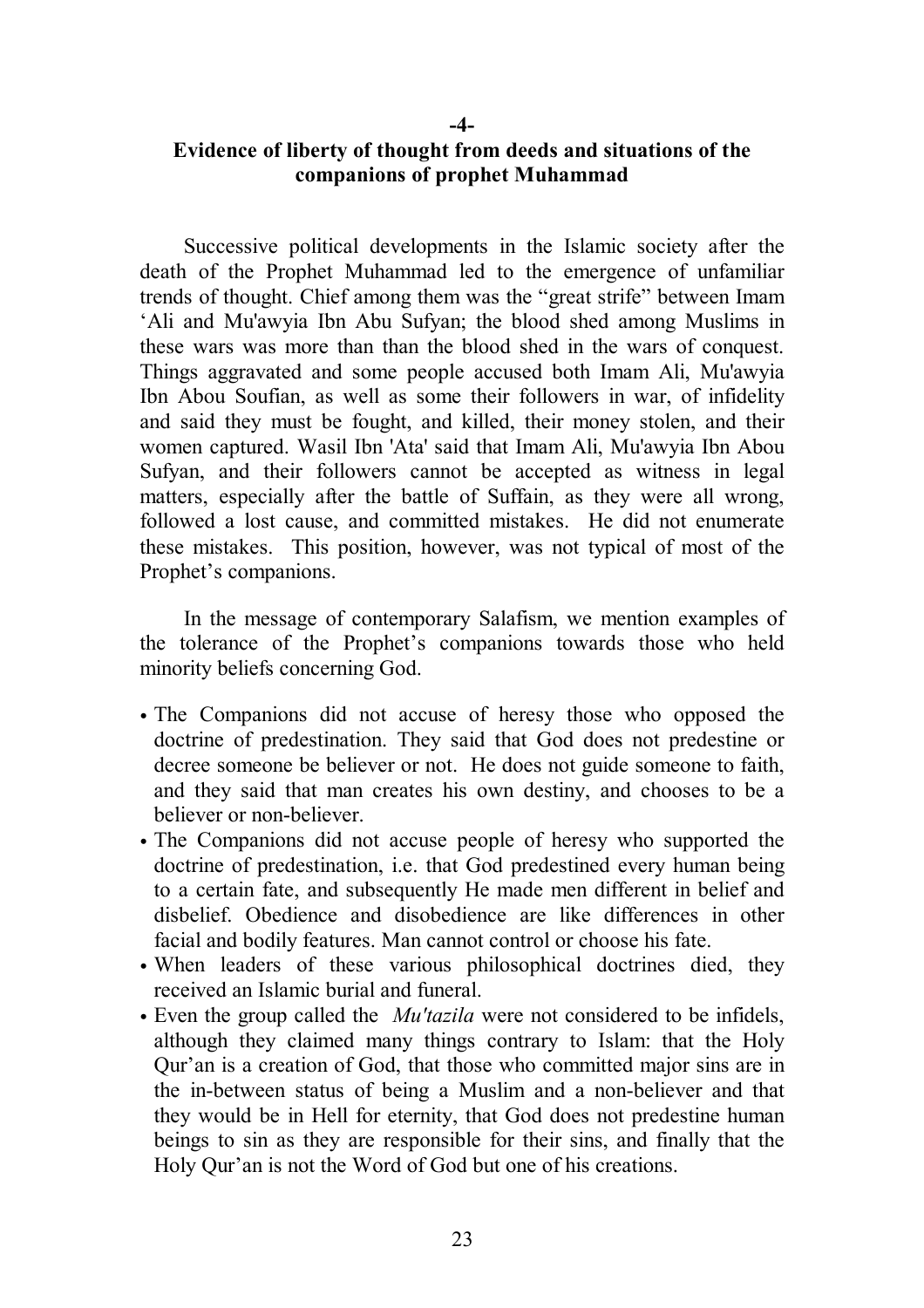- Likewise, the group called the *Murji'a* were not considered to be infidels, although they also claimed many things contrary to Islam: faith is in the heart, not accompanied by good deeds, the mere belief in God and his prophet Muhammad is enough in faith without prayers, and a believer is like angels and prophets, i.e. the same in stature.
- The group called *Jahmia* were not considered to be infidels, although they too claimed many things contrary to Islam: there is no deity on a throne to be worshipped, and God did not reveal Holy Scriptures as His Word. They denied the Night-Journey of the Prophet Muhammad from Mecca to Jerusalem, and his ascension to Heaven. This group even denied the epithets of God mentioned in the Holy Qur'an. Ibn Mubarak said, ''We would better talk about the Jewish faith, and not about the doctrine of *Jahmia*." Yet, when the leader of *Jahmia,* Jahm Ibn Safwan, and his secretary, Ja'd Ibn Dirham, died, they had Islamic funerals and burials. No one accused them of being infidels, polytheists or apostates. It is noteworthy that these groups, and the ones that came after and before them, are said to be from the 72 groups that left mainstream Islam and, according to the well known *hadith,* are condemned to Hell. Many scholars, however, consider this hadith to be very weak.

Ibn Taymiya said that Imam Ahmed Ibn Hanbal did not accuse these groups of heresy, and he prayed at the funerals of some of the men from these groups that Ibn Taymiya described as "aberrant and deviant."

In M. Zaki Ibrahim's book *Contemporary Salafism: the Destination*, the author differentiates between practical heresy and doctrinal heresy:

 In the *hadith* of the Prophet Muhammad, the terms *kufr,*  "apostasy," and *shirk,* "polytheism," are never used to mean rejection of the Islamic faith. Rather they are jurisprudential terms, mentally, logically, and collectively, referring to the believer who commits certain sins, thereby imitating the non-believer in word or deed. Thus, these terms refer to sinning, taking rules lightly, or transgressing one's limits. This does not mean flagrant, practical rejection of faith. These distinctions should be known everywhere; otherwise, if the *hadith* was taken literally, then there would be no real 'Muslim' on Earth. Muslims now have imitated other non-Muslim people in many things, excepting the tenets of faith, some morals and rituals. The deluge of civilization is mixed with everything in our life, materially and abstractly, and this is a fact that cannot be ignored by scholars, Salafists, or ignorant people. I pray to God to spare us the scourge of ignorance.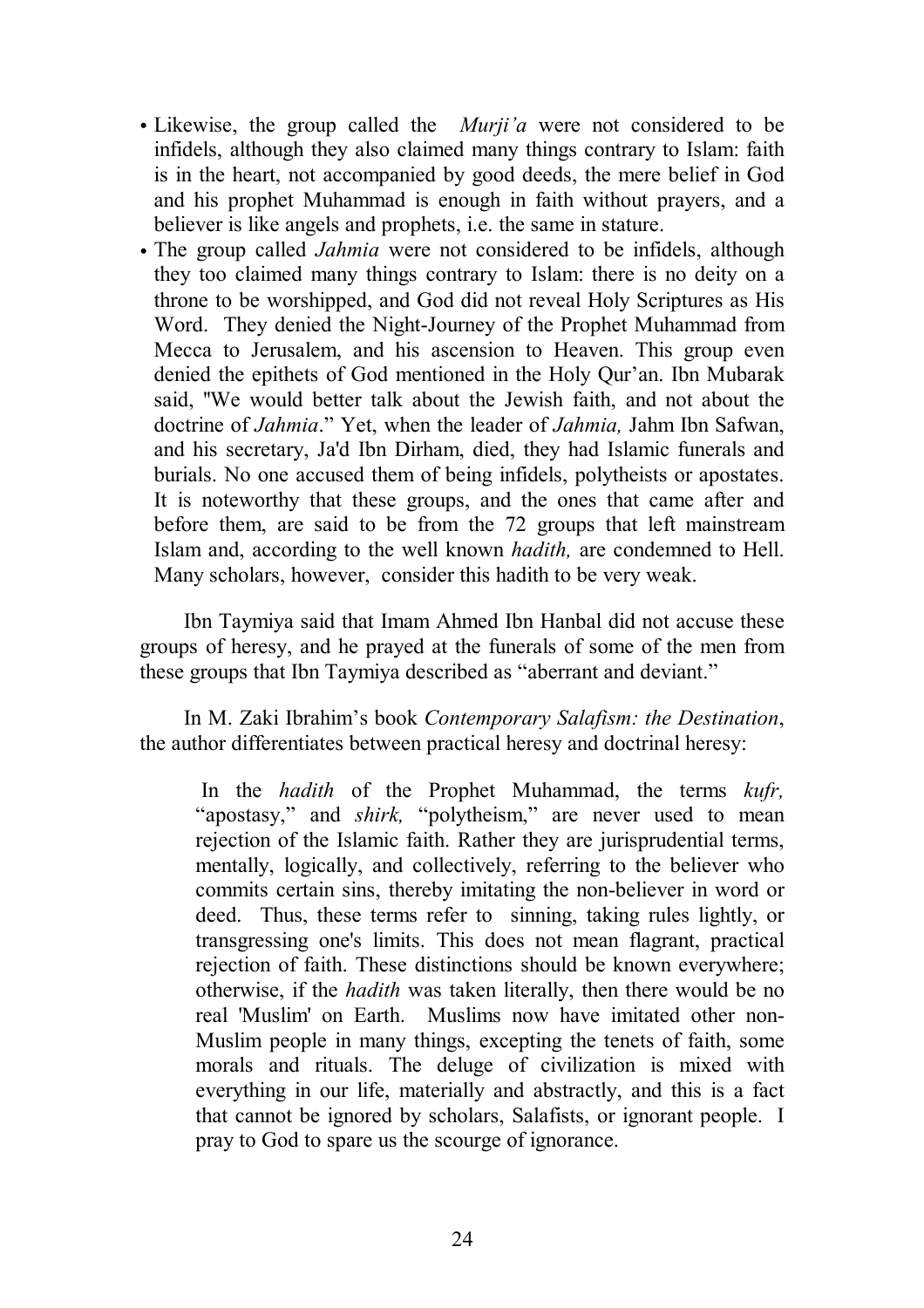God says in the Holy Qur'an "*And for those who malign believing men and believing women without their having done any wrong- they surely burden themselves with the guilt of calumny, and thus with a flagrant sin!"* (33:58).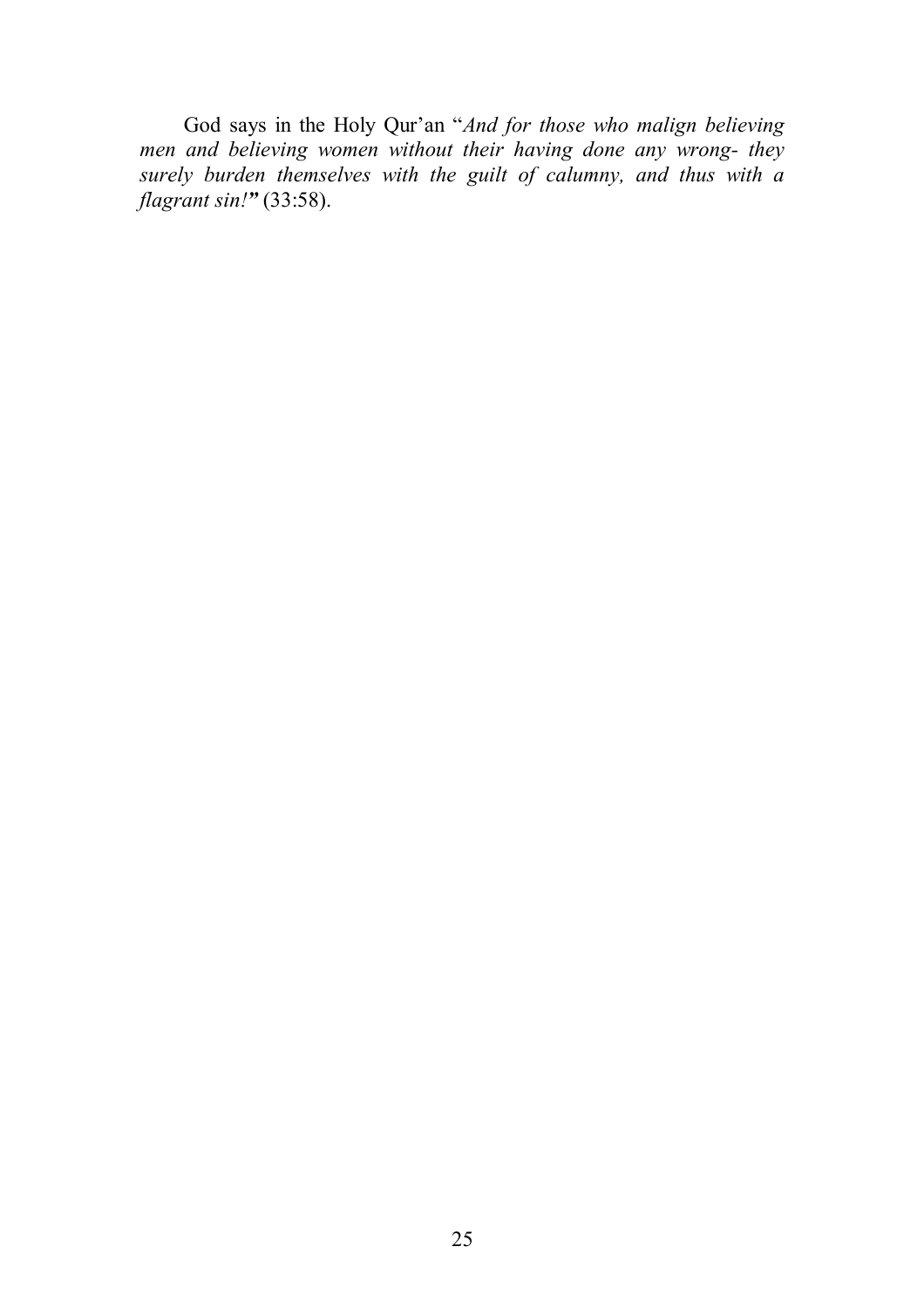#### **The Issue of Apostasy: Scholarly Works**

There is no verse in the Holy Qur'an that states a worldly punishment for apostasy, nor do we find evidence of such a punishment in the sayings and deeds of the Prophet Muhammad and his companions. They never punished anyone for heresy or apostasy. The question now is how are there several prolonged lengthy *hadith* that tackle this notion of a worldly punishment for apostasy?

This notion is the work of old religious scholars who wanted to record Islamic jurisprudence, or *fiqh,* and to codify laws during the last years of the 'Umayyad Caliphate and the early years of the 'Abbasid Caliphate, This was a time when political and doctrinal disputes aggravated and threatened the Islamic nation, or *Umma*. These religious scholars tried to defend the faith, order, and authority of the ruling regime; the atmosphere of political unrest dictated that they should ostracize trouble-makers through the legitimization of 'weak' or 'distorted' *hadith,* creating incorrect but strong sequences of transmission for them, as well as excluding other *hadith*. These scholars created a phrase to accuse people of heresy: ''*Those who deny what is known in faith by necessity*," and subsequently devised the notion of demanding repentance from wrong doers.

These scholars considered the punishment for heresy and apostasy to be unique, one that precludes an Islamic funeral and burial. Their money can be damaging to Muslims.

According to the author of the book titled *Al-Jawhara*:

*Those who deny what is known In our faith by necessity should be killed As they are like those who committed adultery And said it was allowed!*

It is clear that this phrasing is nominal only; any scholar might consider anything in Islam as ''known by necessity'' and that whoever denies it is heretic who deserves death. It happened once that a Sudanese court found Mahmoud M. Taha to be a heretic and condemned him to death because he denied that *hijab* (headscarf) was obligatory, while their scholars saw it as something ''known by necessity''!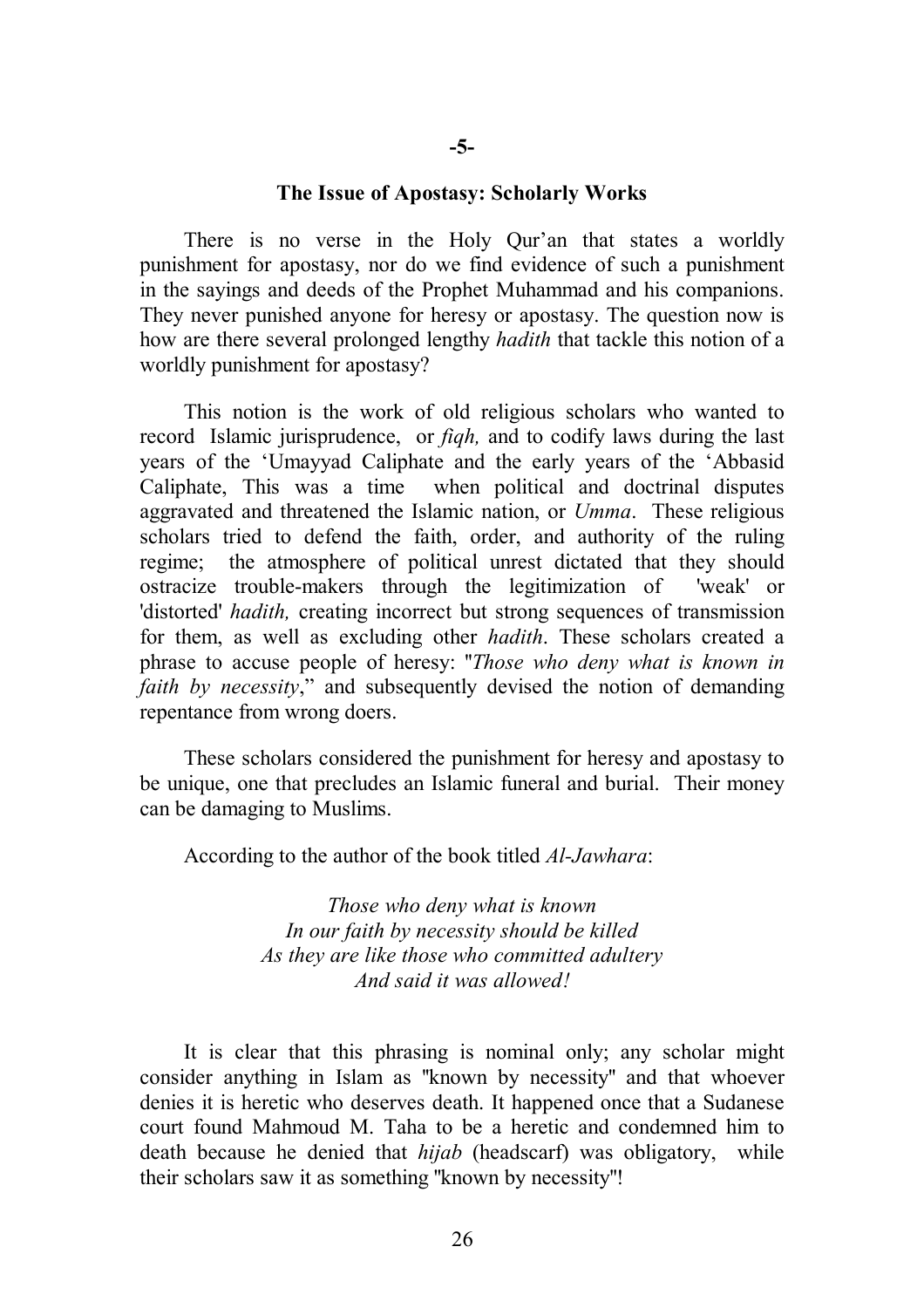In another book by Khawarizmi, he says that: "These are some phrases that denote heresy like 'I do not like prayers,' 'I know the divine wisdom', 'I wish killing/ fornication is allowed' …etc.'' Scholars even invented another phrase with the same meaning as ''*Those who deny what is known in faith by necessity*," which is *''the saying, the deed, or the belief of heresy*." Jad Al-Haq issued a *fatwa* (religious edict ) in Egypt, in the journal *Al-Wafd* (issue dating 23-2-1993) that tackled the relationship between belief and its application:

Scholars unanimously agreed on the fact that those who denied something obligatory like prayers or fasting, or approved of something forbidden like fornication and killing, which are things well-known from the Holy Qur'an, are heretics who rejected faith and shunned Islam. Ibn Taymia says in his book "Those who deny obligations like prayers or approve of something forbidden like injustice, wine, usury, or fornication, or forbid things lawful like food and marriage, and then they are infidels." Thus, the one who does not fast in Ramadan and denies that this is an obligation, is an infidel, whereas the one who does not fast but does not deny that it is an obligation is a sinning Muslim who deserve punishment, but does not reject Islam!

No doubt, that this is a dangerous slope in jurisprudence, giving scholars greater authority. Indeed, it is contrary to the Qur'anic teaching of not describing what is lawful and what is forbidden by mere fancy. This authority does not governs things but rather governs people. In identifying so many people as heretics, the scholars are succumbing to mere fancy. Moreover, it contradicts Islamic jurisprudence that tends to limit sinners, not increase their numbers. Hence, this authority constitutes a danger to the freedom of thought. No freedom of thought is possible with such authority.

\*\*\*

The second addition by scholars is the attempt to convince 'sinners' to repent. There is no proof of such practice in the Holy Qur'an and *Sunna*. Both sources urge Muslims to repent, of course, but do not tell us that any authority should coerce people to do so, as some scholars had decreed. Muhammad once told a thief whose hand was cut to repent and said that God would thus forgive him. With this coerced repentance, undertaken by scholars, the repentance becomes meaningless; it occurs because not as a result of persuasion, but thru fear of capital punishment. It is a kind of mental terrorism and psychological manipulation.